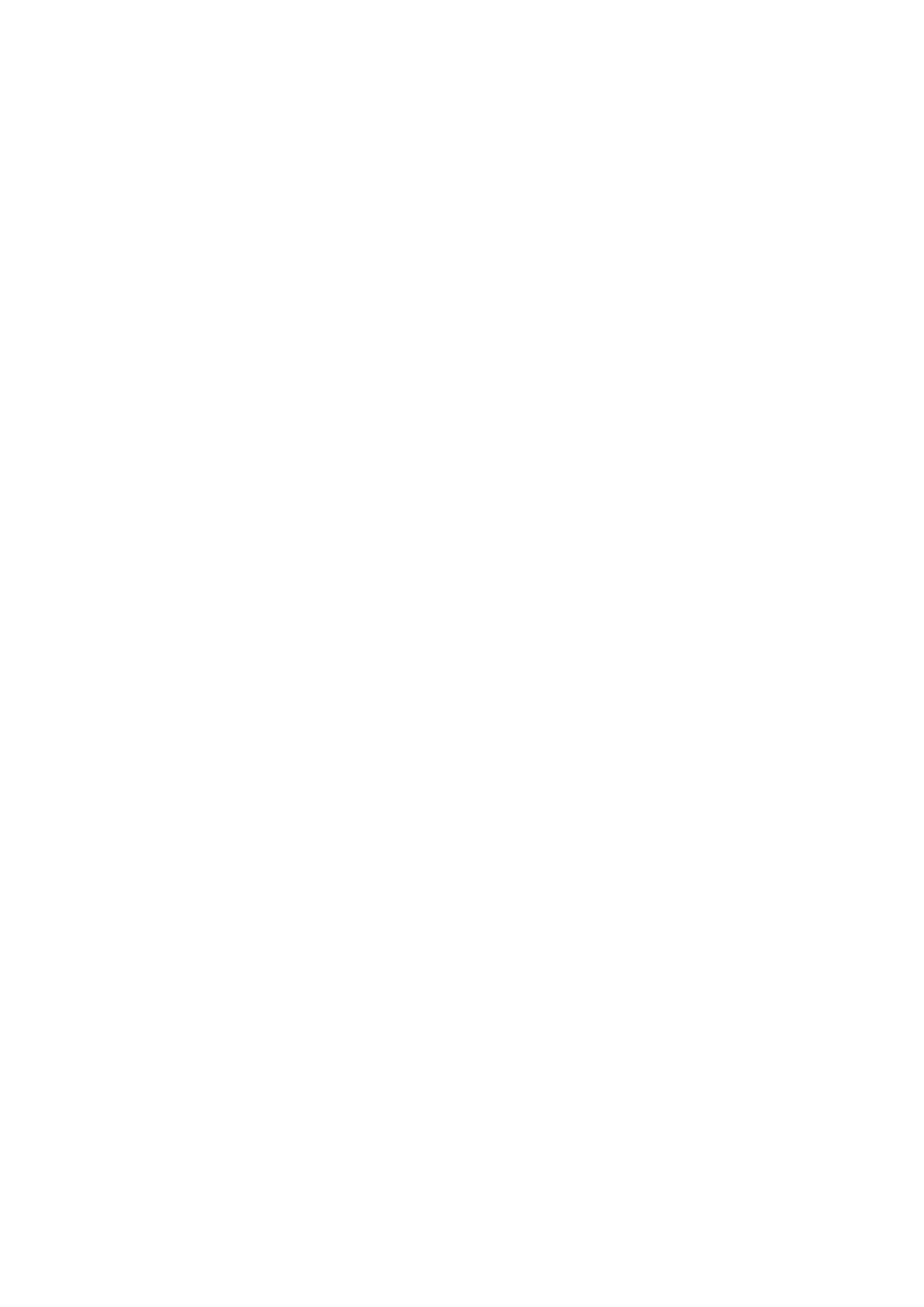## <span id="page-2-0"></span>**AUSTRALIAN PRUDENTIAL REGULATION AUTHORITY**

## Section 1: Agency overview and resources

## **1.1 STRATEGIC DIRECTION**

The role of the Australian Prudential Regulation Authority (APRA) is developing and enforcing a robust prudential framework of legislation, prudential standards and prudential guidance that promotes prudent behaviour by authorised deposit-taking institutions (ADIs), insurance companies, superannuation funds and other financial institutions it supervises, with the key aim of protecting the interests of their depositors, policyholders and superannuation fund members.

Prudential regulation focuses on the quality of an institution's systems for identifying, measuring and managing the various risks in its business.

In carrying out this role, APRA will enhance public confidence in Australia's financial institutions through a prudential framework that balances financial safety and efficiency, competition, contestability and competitive neutrality. This is achieved by:

- the development and implementation of prudential requirements to be observed by regulated institutions;
- • a risk-based approach to the supervision of regulated institutions, and remediation or enforcement measures, to ensure that risk-taking is conducted within reasonable bounds and that risks are clearly identified and managed; and
- • advice to the Australian Government on the development of regulation and legislation affecting regulated institutions and the financial markets in which they operate.

Prudential regulation can not and should not seek to guarantee a zero failure rate of prudentially regulated institutions or provide absolute protection for market participants (including consumers). Rather, the objective of the prudential regulation regime is to maintain a low incidence of failure of regulated institutions while not impeding continued improvement in efficiency or hindering competition.

In APRA's *Statement of Intent*, it committed itself to further developing its supervisory approach and to be focussed on outcomes.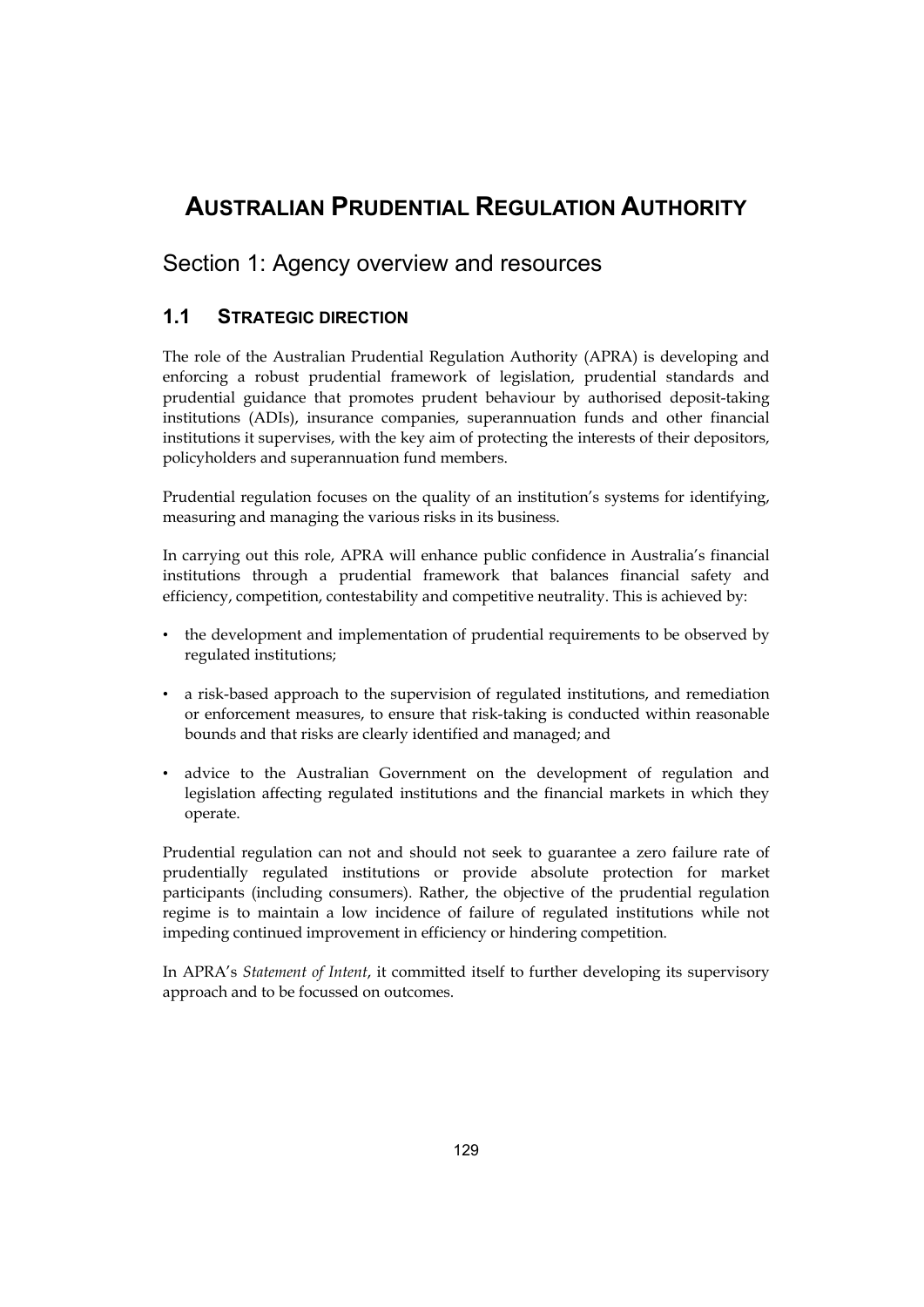In 2011-12, APRA's main strategic objectives are to:

- • conduct effective, ongoing supervision of all APRA-regulated institutions in accordance with a consistent APRA-wide supervisory approach;
- overseen by the Financial Stability Board; • consolidate the prudential framework by enhancing prudential standards where appropriate, in line with the global reform initiatives endorsed by the G-20 and
- • enhance the efficiency and effectiveness of APRA's supervisory tools and systems through better integration of and greater analytical support for its risk-rating systems, including workflow and document management;
- enhance APRA's effectiveness by continuing to ensure it recruits and retains the right people for the job, develops the skills and knowledge of its staff and deploys them where they are most needed in APRA; and
- • remain well prepared for a crisis affecting APRA's own operations, a financial crisis in a regulated institution or a systemic crisis.

 the business sector remain cautious. APRA has maintained its heightened level of APRA's supervisory activities in 2010-11 have been conducted against a backdrop of continued strengthening in the global economy and improved confidence in the banking systems of major countries. However, episodes of market instability have recurred, due to sovereign debt concerns, geo-political tensions and natural disasters. The Australian financial system has continued to perform well, underpinned by solid growth in the Australian economy; however, the household sector and many parts of supervisory intensity as regulated institutions re-adjust their ambitions and risk appetite to the post-crisis environment; it has also pursued a substantial prudential policy agenda.

 harmonising capital standards in the general and life insurance industries. APRA's activities will continue at this tempo in 2011-12. Its supervisory oversight will focus, in particular, on how regulated institutions adapt to what may be a period of only modest growth in business volumes. On the policy front, APRA will be preparing to implement major reforms in ADI capital adequacy and liquidity, as part of the global response to the G-20 Declaration *Strengthening the Financial System* (April 2009). In addition, APRA will be consulting on relevant aspects of the Government's superannuation reforms arising out of the Cooper Review, and will be updating and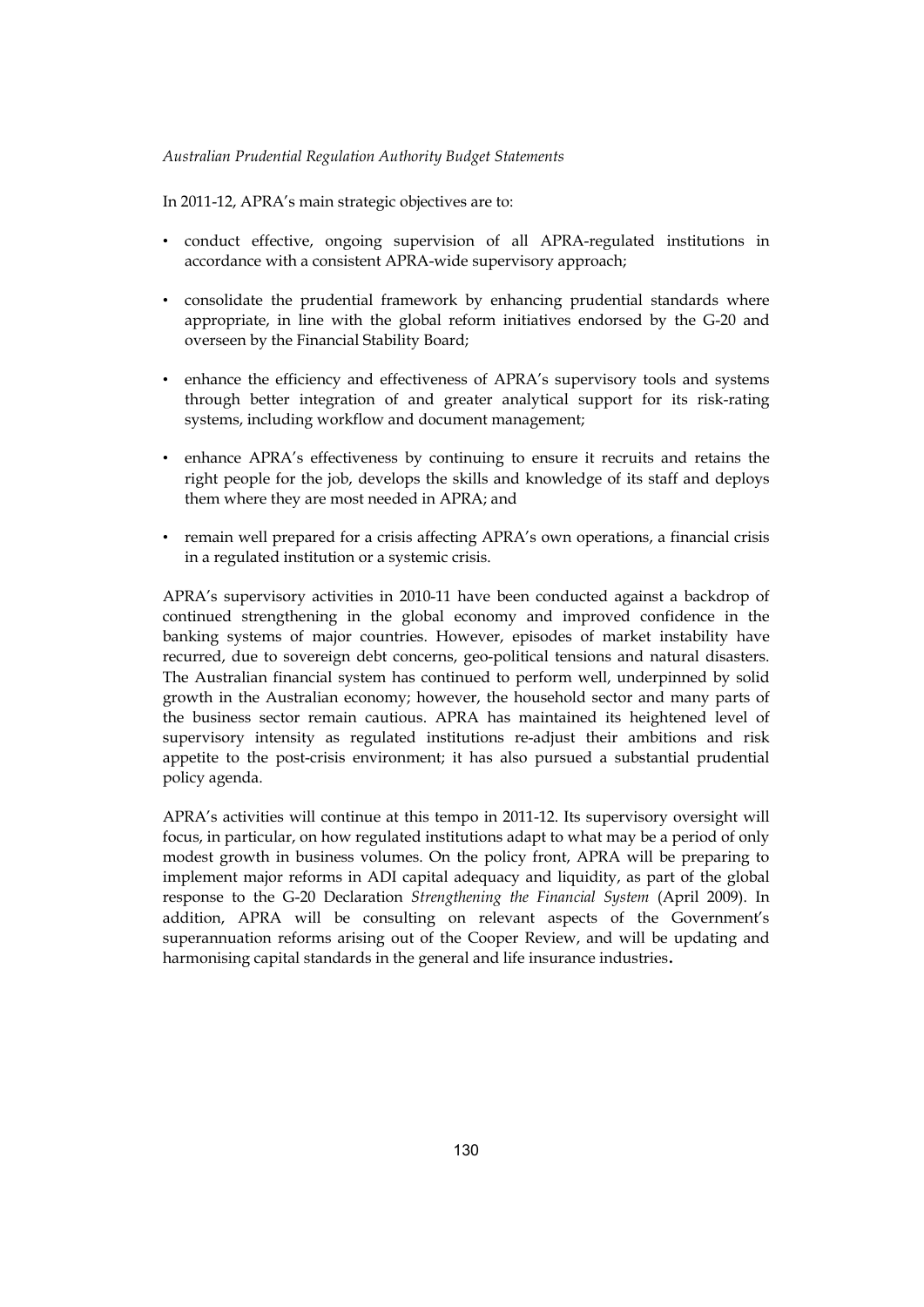## **1.2 AGENCY RESOURCE STATEMENT**

Table 1.1 shows the total resources from all sources. The table summarises how resources will be applied by outcome and by administered and departmental classification.

| Table 1.1: Australian Prudential Regulation Authority resource statement $\boldsymbol{-}$ |  |
|-------------------------------------------------------------------------------------------|--|
| Budget estimates for 2011-12 as at Budget May 2011                                        |  |

|                                       |   | Estimate of  |           |   |          |               |
|---------------------------------------|---|--------------|-----------|---|----------|---------------|
|                                       |   | prior year   |           |   |          | Actual        |
|                                       |   | amounts      | Proposed  |   | Total    | available     |
|                                       |   | available in | at Budget |   | estimate | appropriation |
|                                       |   | 2011-12      | 2011-12   |   | 2011-12  | 2010-11       |
|                                       |   | \$'000       | \$'000    |   | \$'000   | \$'000        |
| <b>Ordinary annual services</b>       |   |              |           |   |          |               |
| <b>Departmental appropriation</b>     |   |              |           |   |          |               |
| Departmental appropriation            |   |              | 13,289    | 1 | 13,289   | 12,575        |
| Receipts from other sources (s31)     |   |              | 4,579     | 2 | 4,579    | 4,864         |
| <b>Total ordinary annual services</b> | A |              | 17,868    |   | 17,868   | 17,439        |
| <b>Other services</b>                 |   |              |           |   |          |               |
| <b>Departmental non-operating</b>     |   |              |           |   |          |               |
| Equity injections                     |   |              |           |   |          | 1,457         |
| <b>Total other services</b>           | B |              |           |   |          | 1,457         |
| Total available annual                |   |              |           |   |          |               |
| appropriations (A+B)                  |   |              | 17,868    |   | 17,868   | 18,896        |
| <b>Special appropriations</b>         |   |              |           |   |          |               |
| <b>Financial Management and</b>       |   |              |           |   |          |               |
| Accountability Act 1997               |   |              |           |   |          | 3,000         |
| <b>Total special appropriations</b>   | C |              |           |   |          | 3,000         |
| <b>Total appropriations excluding</b> |   |              |           |   |          |               |
| special accounts (A+B+C)              |   |              | 17,868    |   | 17,868   | 21,896        |
| <b>Special accounts</b>               |   |              |           |   |          |               |
| Opening balance <sup>3</sup>          |   | 47,001       |           |   | 47,001   |               |
| Appropriation receipts                |   |              | 13,289    |   | 13,289   | 12,575        |
| Non-appropriation receipts to         |   |              |           |   |          |               |
| special accounts                      |   |              | 97,921    |   | 97,921   | 89,382        |
| <b>Total special accounts</b>         | D | 47,001       | 111,210   |   | 158,211  | 101,957       |
| Total resourcing (A+B+C+D)            |   | 47,001       | 129,078   |   | 176,079  | 123,853       |
| Less appropriations drawn from        |   |              |           |   |          |               |
| annual or special appropriations      |   |              |           |   |          |               |
| above and credited to                 |   |              |           |   |          |               |
| special accounts                      |   |              | 13,289    |   | 13,289   | 12,575        |
| <b>Total net resourcing for APRA</b>  |   | 47,001       | 115,789   |   | 162,790  | 111,278       |

1. Appropriation Bill (No. 1) 2011-12.

2. Receipts received under section 31 of the *Financial Management and Accountability Act 1997*.

3. Estimated opening balance for special accounts (for further detail on special accounts see Table 3.1.2).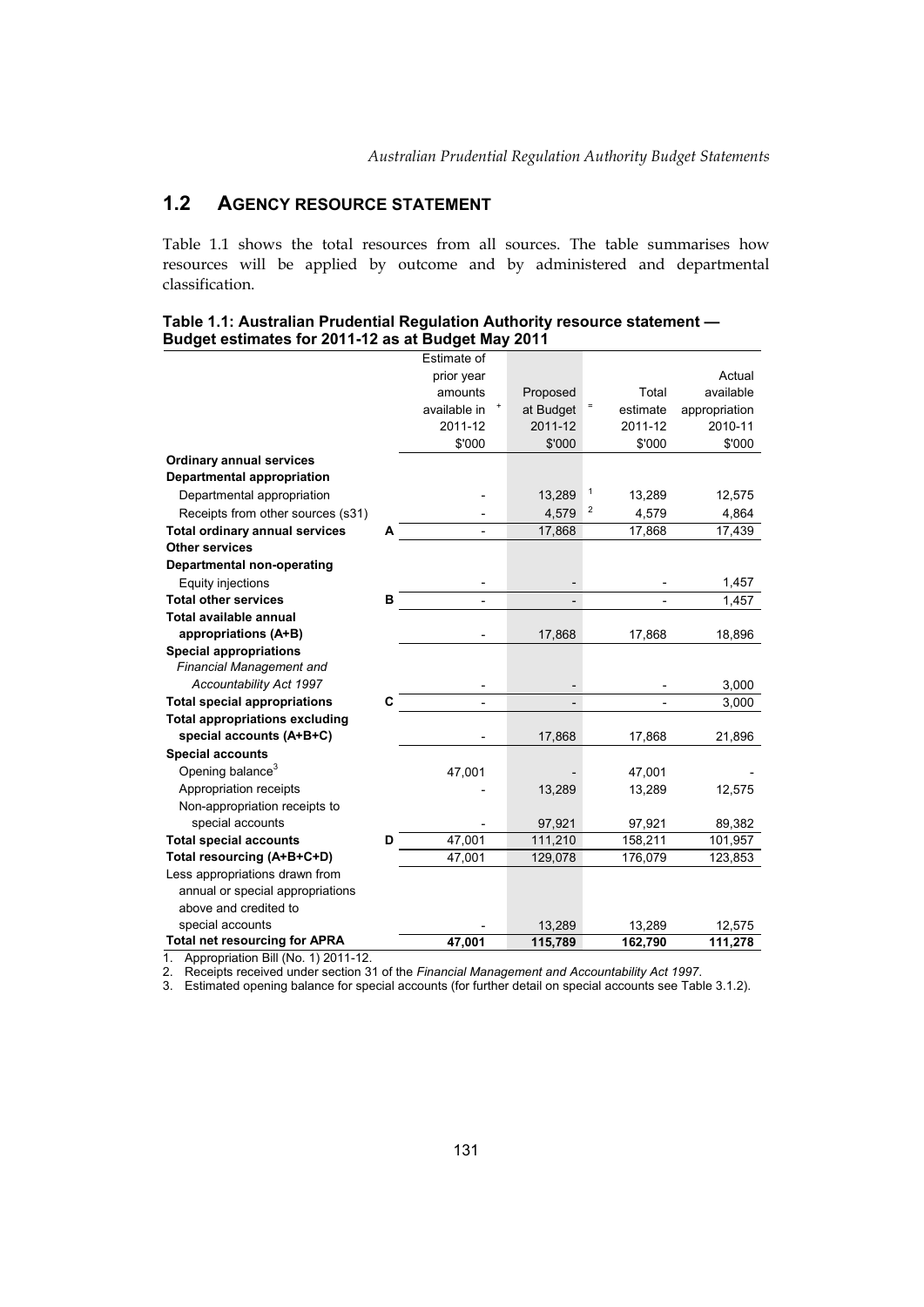## **1.3 BUDGET MEASURES**

Budget measures relating to APRA are detailed in Budget Paper No. 2, *Budget Measures 2011-12* and are summarised below.

|                                 |                               | 2010-11  | 2011-12 | 2012-13 | 2013-14  | 2014-15 |
|---------------------------------|-------------------------------|----------|---------|---------|----------|---------|
|                                 | Program                       | \$'000   | \$'000  | \$'000  | \$'000   | \$'000  |
| <b>Expense measure</b>          |                               |          |         |         |          |         |
| Stronger Super - MySuper        | 1.1                           |          | 4,261   | 7,483   | 6,549    | 5,866   |
| Efficiency dividend - temporary |                               |          |         |         |          |         |
| increase in the rate            | 1.1                           |          | (565)   | (1,074) | (1, 338) | (1,605) |
| Total expense measures          |                               |          | 3,696   | 6,409   | 5,211    | 4,261   |
| <b>Related capital</b>          |                               |          |         |         |          |         |
| Stronger Super - MySuper        | 1.1                           |          |         | 1,413   | 535      | 108     |
| <b>Total related capital</b>    |                               |          |         | 1.413   | 535      | 108     |
| <b>Related revenue</b>          |                               |          |         |         |          |         |
| Stronger Super - MySuper        | 1.1                           |          | 5,063   | 10.005  | 8.336    | 6,462   |
| Superannuation - financial      |                               |          |         |         |          |         |
| assistance grants to            |                               |          |         |         |          |         |
| compensate fund members         |                               |          |         |         |          |         |
| for the failure of Trio         | 1.1                           |          | 55.000  |         |          |         |
| <b>Total related revenue</b>    |                               |          | 60.063  | 10,005  | 8,336    | 6,462   |
| $\cdot$ $\cdot$                 | $\overline{\phantom{a}}$<br>. | $\cdots$ |         |         |          |         |

#### **Table 1.2: Australian Prudential Regulation Authority 2011-12 Budget measures**

Prepared on a government finance statistics (fiscal) basis.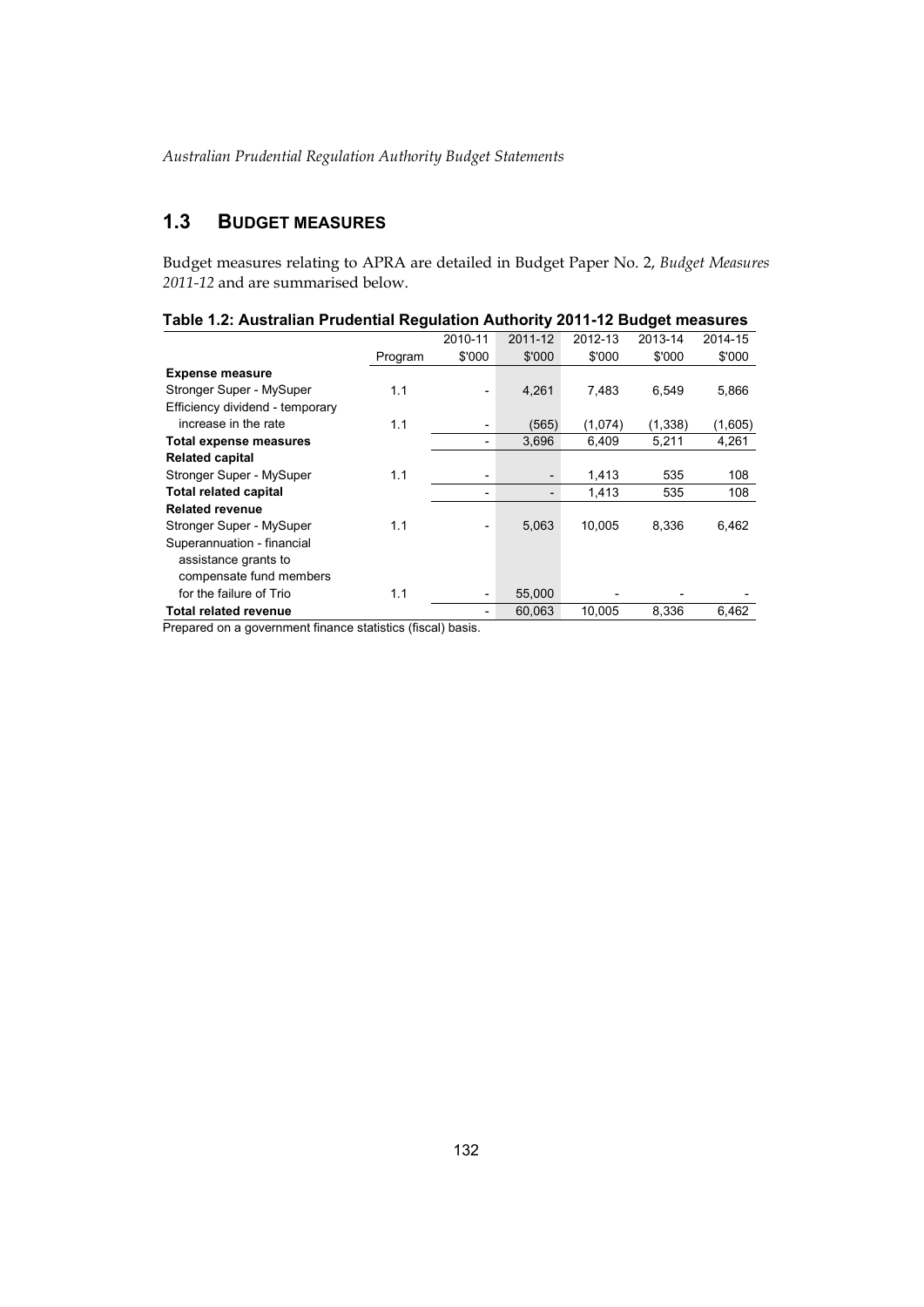## <span id="page-6-0"></span>Section 2: Outcomes and planned performance

## **2.1 OUTCOMES AND PERFORMANCE INFORMATION**

Government outcomes are the intended results, impacts or consequences of actions by the Government on the Australian community. Commonwealth programs are the primary vehicle by which government agencies achieve the intended results of their outcome statements. Agencies are required to identify the programs which contribute to Government outcomes over the budget and forward years.

APRA's outcome is described below, specifying the strategy, program objective, program deliverables and program key performance indicators used to assess and monitor the performance of APRA.

**Outcome 1: Enhanced public confidence in Australia's financial institutions through a framework of prudential regulation which balances financial safety and efficiency, competition, contestability and competitive neutrality** 

## **Outcome 1 strategy**

The role of APRA is developing and enforcing a robust prudential framework that promotes prudent behaviour by ADIs, insurance companies, superannuation funds and other financial institutions it supervises, with the key aim of protecting the interests of their depositors, policyholders and superannuation fund members.

Prudential regulation focuses on the quality of an institution's systems for identifying, measuring and managing the various risks in its business.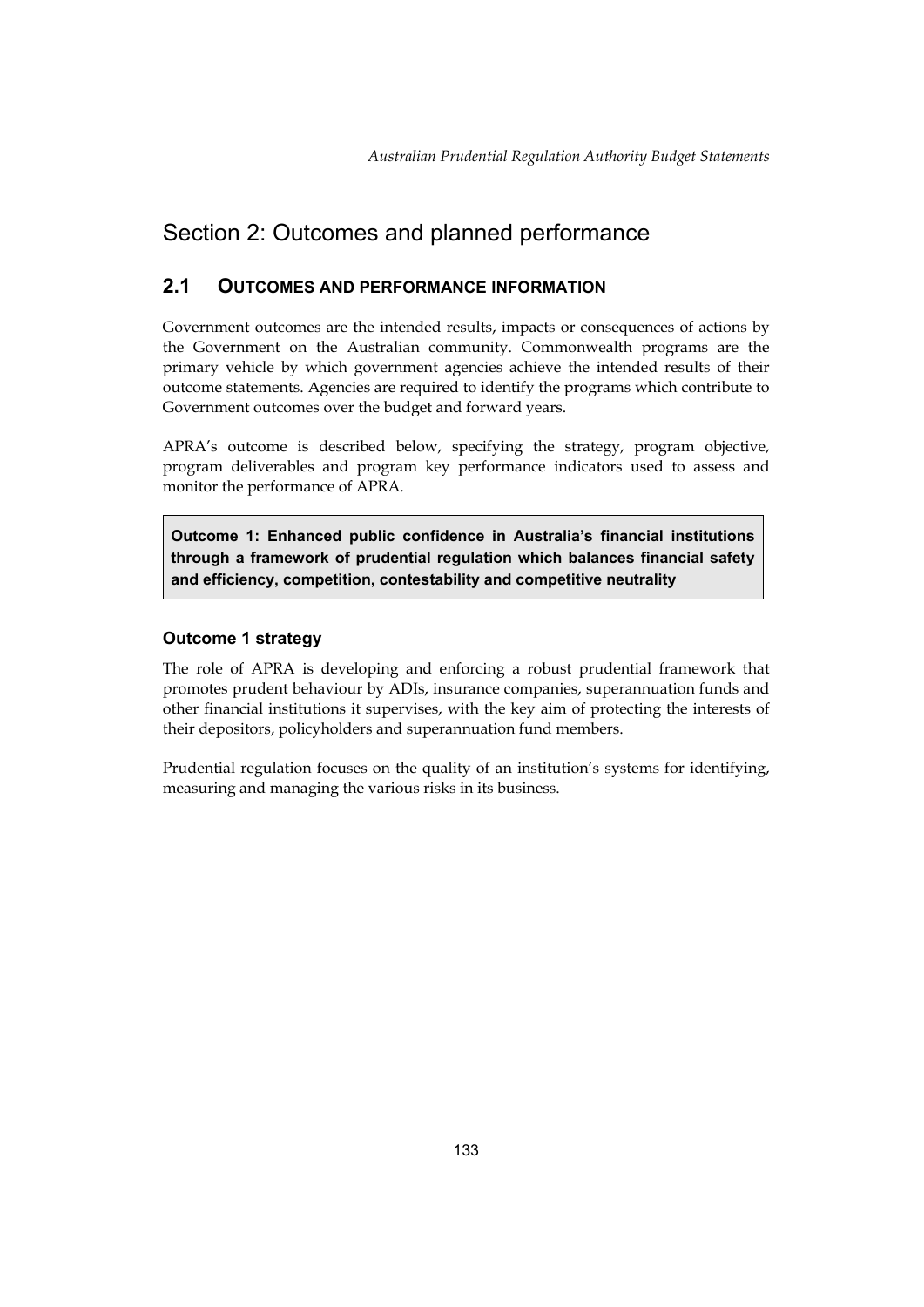## **Outcome expense statement**

Table 2.1 provides an overview of the total expenses for Outcome 1.

#### **Table 2.1: Budgeted expenses for Outcome 1**

| <b>Outcome 1:</b> Enhanced public confidence in Australia's         | 2010-11   | 2011-12   |
|---------------------------------------------------------------------|-----------|-----------|
| financial institutions through a framework of prudential regulation | Estimated |           |
| which balances financial safety and efficiency, competition,        | actual    | Estimated |
| contestability and competitive neutrality                           | expenses  | expenses  |
|                                                                     | \$'000    | \$'000    |
| Program 1.1: Australian Prudential Regulation Authority             |           |           |
| Departmental expenses                                               |           |           |
| Special accounts                                                    | 89,382    | 97,921    |
| Departmental appropriation                                          | 18.896    | 17.868    |
| Expenses not requiring appropriation in budget year                 | 7.545     | 3.823     |
| Administered expenses                                               |           |           |
| Special appropriations - waivers and write off                      | 616       |           |
| <b>Total expenses for Outcome 1</b>                                 | 116.439   | 119.612   |
|                                                                     | 2010-11   | 2011-12   |
|                                                                     |           |           |
| Average staffing level (number)                                     | 619       | 607       |

## **Contributions to Outcome 1**

#### **Program 1.1: Australian Prudential Regulation Authority**

#### **Program objective**

To enhance public confidence in Australia's financial institutions through a framework of prudential regulation which balances financial safety and efficiency, competition, contestability and competitive neutrality.

#### **Program expenses**

Program expenses are currently estimated to peak in 2011-12 as APRA maintains its more intensive supervisory and policy development activities. The forward estimates are reducing after 2011-12 due to the end of funding associated with the global financial crisis.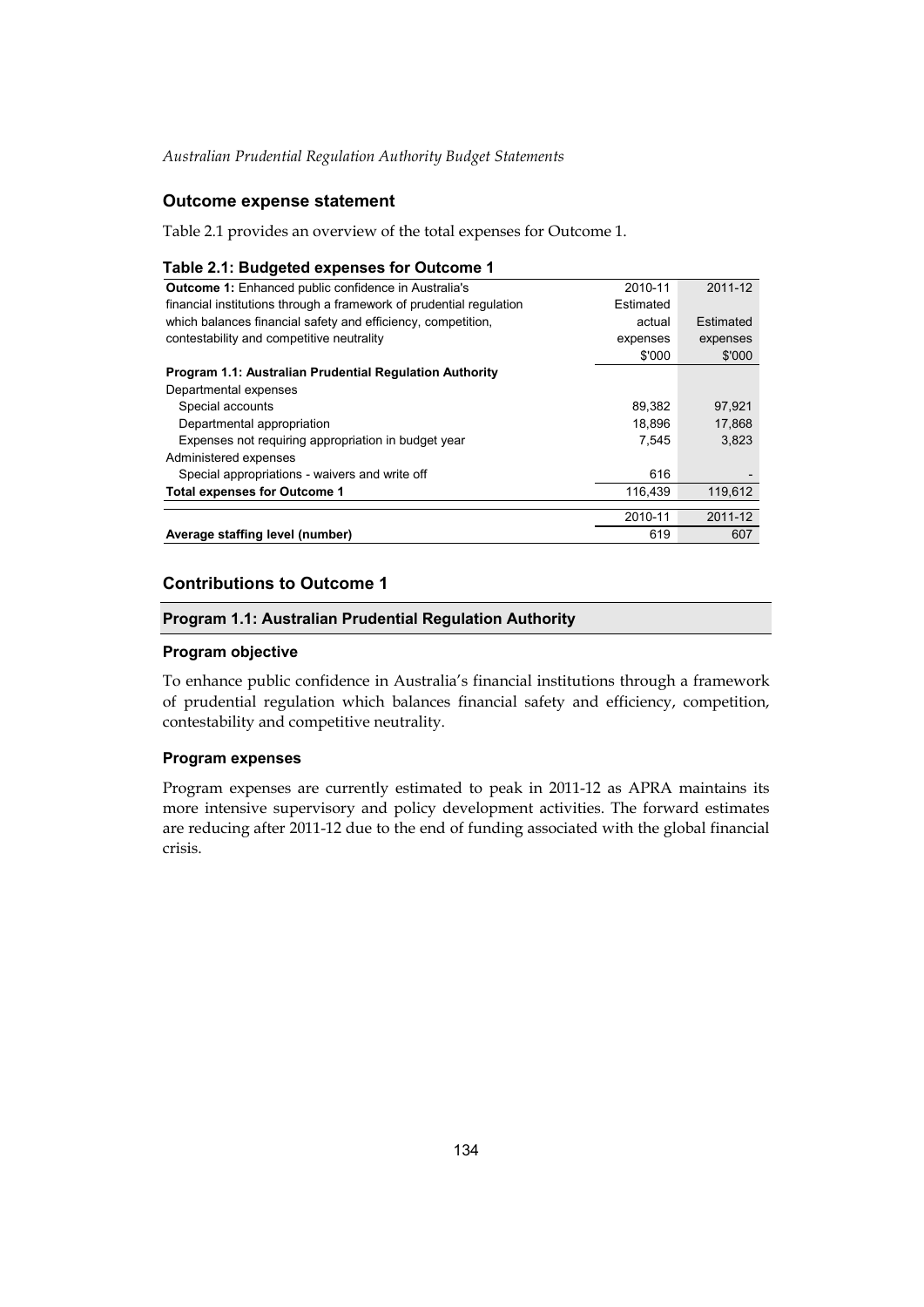|                                                | 2010-11 | 2011-12                  | 2012-13 | 2013-14                  | 2014-15 |
|------------------------------------------------|---------|--------------------------|---------|--------------------------|---------|
|                                                | Revised |                          | Forward | Forward                  | Forward |
|                                                | budget  | <b>Budget</b>            | year 1  | year 2                   | year 3  |
|                                                | \$'000  | \$'000                   | \$'000  | \$'000                   | \$'000  |
| Annual departmental expenses                   |         |                          |         |                          |         |
| Departmental items                             | 115.823 | 119.612                  | 110.712 | 110.261                  | 110,109 |
| Administered expenses                          |         |                          |         |                          |         |
| Special appropriations                         |         |                          |         |                          |         |
| <b>Financial Management and Accountability</b> |         |                          |         |                          |         |
| Act 1997                                       | 616     | $\overline{\phantom{0}}$ |         | $\overline{\phantom{0}}$ |         |
| <b>Total expenses</b>                          | 116.439 | 119.612                  | 110.712 | 110.261                  | 110.109 |

#### **Table 2.2: Program expenses**

#### **Program deliverables**

APRA has the following program deliverables:

- • the issuance of prudential standards and guidance to assist regulated industries manage risk;
- depositors, policyholders and superannuation fund members which may result from active oversight of regulated institutions aimed at mitigating financial loss by the failure of a regulated institution to adequately manage risk; and
- advice to government on prudential regulation policy development; advice on amendments to legislation and regulations administered by APRA; and briefing to the government on matters emerging from international forums which may impact on prudential policy.

#### **Program key performance indicators**

APRA has the following key performance indicators:

- • timely issuance of prudential standards and guidance which address risk management exposures of regulated institutions;
- identification of emerging prudential risks within regulated institutions through programs of on-site visits and off-site surveillance and the supervision of remedial actions to effectively manage such risks;
- • exercise of APRA's formal enforcement powers where necessary to protect the interests of depositors, policyholders, superannuation fund members or the public interest generally; and
- timely briefings to government on financial system developments and on major items of policy interest emerging from APRA participation in international forums.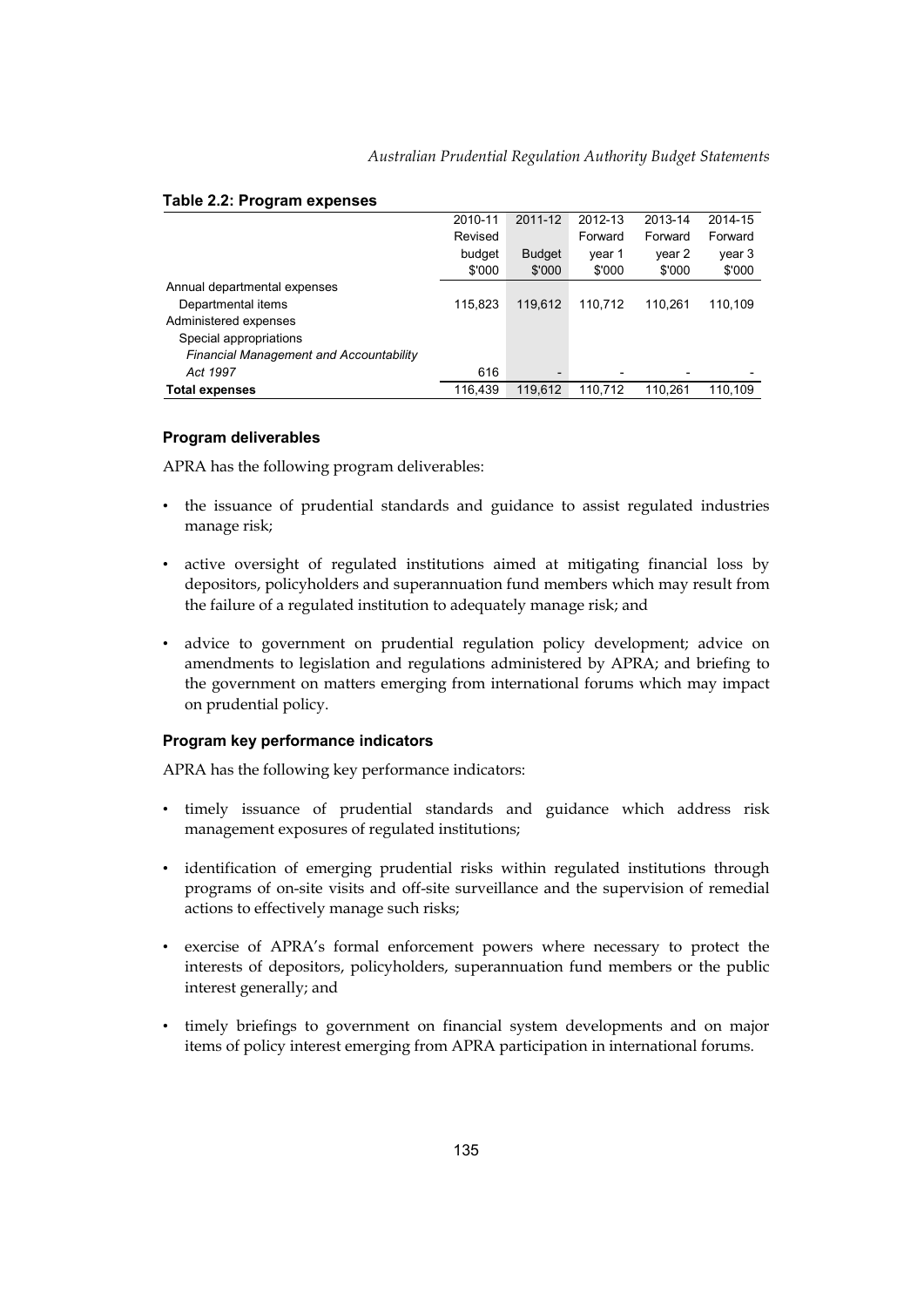## Section 3: Explanatory tables and budgeted financial statements

Section 3 presents explanatory tables and budgeted financial statements which provide a comprehensive snapshot of APRA's finances for the budget year 2011-12. It explains how budget plans are incorporated into the financial statements and provides further details of the reconciliation between appropriations and program expenses, movements in administered funds, special accounts and government Indigenous expenditure.

## **3.1 EXPLANATORY TABLES**

## **3.1.1 Movement of administered funds between years**

APRA has not moved any administered funds between years.

## **3.1.2 Special accounts**

Special accounts provide a means to set aside and record amounts used for specified purposes. Special accounts can be created by a Finance Minister's Determination under the *Financial Management and Accountability Act 1997* or under separate enabling legislation. Table 3.1.2 shows the expected additions (receipts) and reductions (payments) for each account used by APRA.

|                                        |         | Opening | Receipts     | Receipts     | Payments | Closing |
|----------------------------------------|---------|---------|--------------|--------------|----------|---------|
|                                        |         | balance | non-         | appropriated |          | balance |
|                                        |         |         | appropriated |              |          |         |
|                                        |         | 2011-12 | 2011-12      | 2011-12      | 2011-12  | 2011-12 |
|                                        |         | 2010-11 | 2010-11      | 2010-11      | 2010-11  | 2010-11 |
|                                        | Outcome | \$'000  | \$'000       | \$'000       | \$'000   | \$'000  |
| Australian Prudential Regulation       |         | 43,542  | 97,921       | 17,868       | 116,431  | 42,900  |
| <b>Authority Special Account</b>       |         | 49,530  | 89,382       | 17,439       | 112,809  | 43,542  |
| <b>Financial Claims Scheme</b>         | 1       | 1,459   |              |              | 700      | 759     |
| Special Account                        |         | 1,524   |              |              | 65       | 1,459   |
| Lloyd's Deposit Trust                  | 1       | 2,000   |              |              |          | 2,000   |
| Special Account                        |         | 2,000   |              |              | -        | 2,000   |
| Services for Other Entities            |         |         |              |              |          |         |
| and Trust Moneys - Australian          |         |         |              |              |          |         |
| <b>Prudential Regulation Authority</b> |         |         |              |              |          |         |
| Special Account                        | 1       |         |              |              |          |         |
| <b>Total special accounts</b>          |         |         |              |              |          |         |
| 2011-12 Budget estimate                |         | 47,001  | 97,921       | 17,868       | 117,131  | 45,659  |
| Total special accounts                 |         |         |              |              |          |         |
| 2010-11 estimate actual                |         | 53,054  | 89,382       | 17,439       | 112,874  | 47,001  |

#### **Table 3.1.2: Estimates of special account cash flows and balances**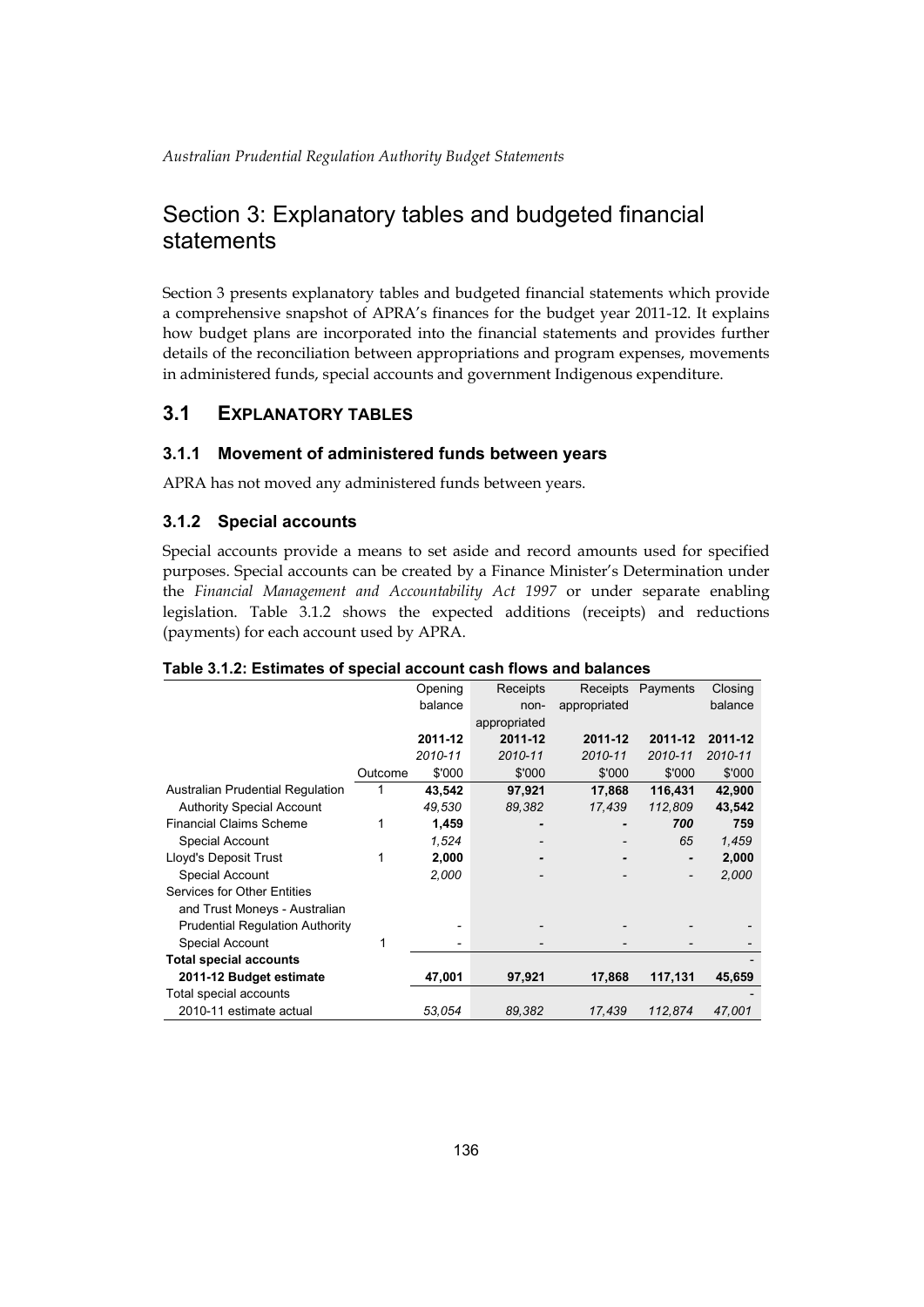## <span id="page-10-0"></span>**3.1.3 Australian Government Indigenous Expenditure**

APRA does not have any Australian Government Indigenous Expenditure.

## **3.2 BUDGETED FINANCIAL STATEMENTS**

## **3.2.1 Differences in agency resourcing and financial statements**

There are no material differences between the resource information presented in the Budget Papers and Portfolio Budget Statements and APRA's financial statements as a result of differences between Australian Accounting Standards and Government Finance Statistics.

In addition, APRA is not a party to related entity transactions that would result in significant differences between the resource information presented in the Budget Papers and Portfolio Budget Statements and APRA's financial statements.

## **3.2.2 Analysis of budgeted financial statements**

The departmental comprehensive income statement (Table 3.2.1) shows a net increase in appropriation revenue from \$102.5 million forecast for 2010-11 to \$111.2 million in 2011-12. The \$8.7 million increase mainly reflects:

- • \$4.2 million of new funding to support work associated with implementing the Stronger Super – MySuper measure (total funding of \$26.2 million, including capital investment, is provided across the budget and forward estimates to 2014-15 inclusive);
- the use of \$3.8 million of global financial crisis appropriation carried over from prior years;
- the receipt of \$1.3 million of under-collected 2010-11 levies; and
- a reduction in funding of \$0.6 million after applying the 2011-12 efficiency dividend.

Employee expenses of \$84.1 million support a reduced average staffing level (ASL) of 607 (619 in 2010-11); consistent with the ongoing consolidation of institutions in the industries APRA regulates.

Supplier costs in 2011-12 take into account savings on Sydney leasing costs and reductions in technology, travel and property expenditures in line with whole-of-government requirements.

APRA is budgeting for an operating loss of \$3.8 million in 2011-12, to be funded from accumulated surpluses.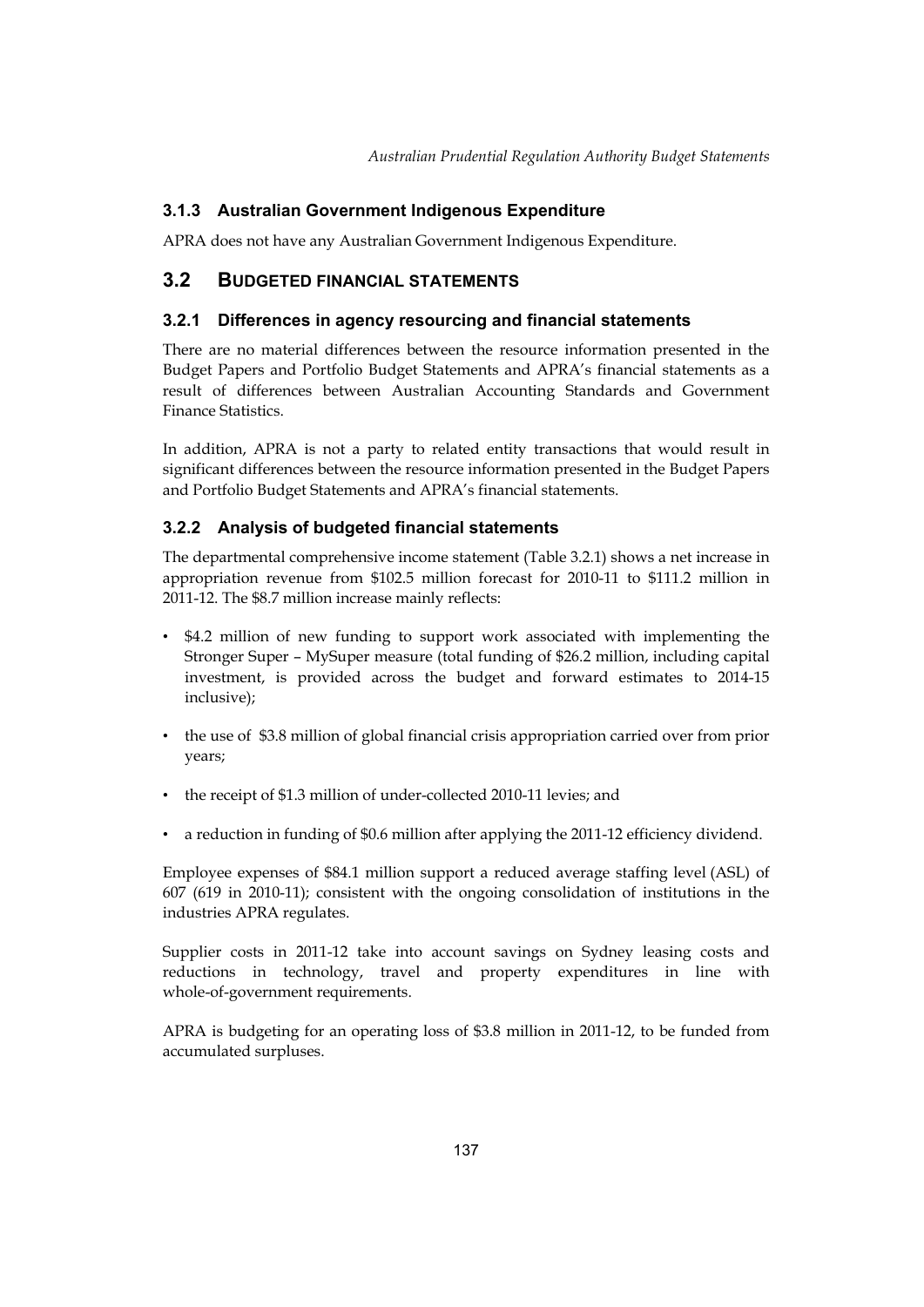#### *Australian Prudential Regulation Authority Budget Statements*

The budgeted departmental balance sheet (Table 3.2.2) shows that, after funding the budgeted operating loss of \$3.8 million in 2011-12, APRA will maintain sufficient financial assets to meet all known employee and supplier commitments as and when they fall due.

 Non-financial asset balances will be unchanged at \$18.3 million in 2011-12 and will remain stable over the forward estimates as APRA maintains its investments in core supervisory and corporate infrastructure.

Contributed equity remains unchanged over 2011-12, but will increase over the forward estimates by \$2.1 million to support technology investment for Stronger Super – MySuper.

Retained surpluses, after funding the budgeted operating loss of \$3.8 million in 2011-12, are set to maintain general reserves at a level sufficient to accommodate unforseen business needs which may arise from supervision of at-risk institutions.

The budgeted departmental statement of cash flows (Table 3.2.3) reflects the source and application of appropriations and other revenue, as detailed in Table 3.2.1.

Table 3.2.4 shows the expected change in equity from 2010-11 to 2011-12. The only change will be the use of accumulated surpluses to partially meet 2011-12 expenditures.

The departmental capital budget statement (Table 3.2.5) indicates APRA's capital needs will, apart from the Stronger Super – MySuper measure, be met by internally generated resources. The expected movements in fixed assets and intangibles between 2010-11 and 2011-12 are shown in Table 3.2.6.

 unclaimed moneys and lost member functions and the Australian Securities and written off in the year. The schedule of budgeted income and expenses administered on behalf of government (Table 3.2.7) shows the amounts APRA collects in supervisory levies from the finance industry on behalf of the Government under the *Financial Institutions Supervisory Levies Collection Act 1998*. Apart from the amount required to fund APRA, the levies also include amounts to fund the activities of the Australian Taxation Office (ATO) for Investments Commission (ASIC) for consumer protection and market integrity functions. The expenses are an estimate of levies and penalties that will be waived or

In addition, a \$55 million levy will be collected in 2011-12 from the superannuation industry under the *Superannuation (Financial Assistance Funding) Levy Act 1993*, to recover costs associated with financial assistance provided to certain superannuation fund members under Part 23 of the *Superannuation Industry (Supervision) Act 1993*.

The schedule of budgeted assets and liabilities administered on behalf of Government (Table 3.2.8) mainly reflects the unused funds relating to the Financial Claims Scheme.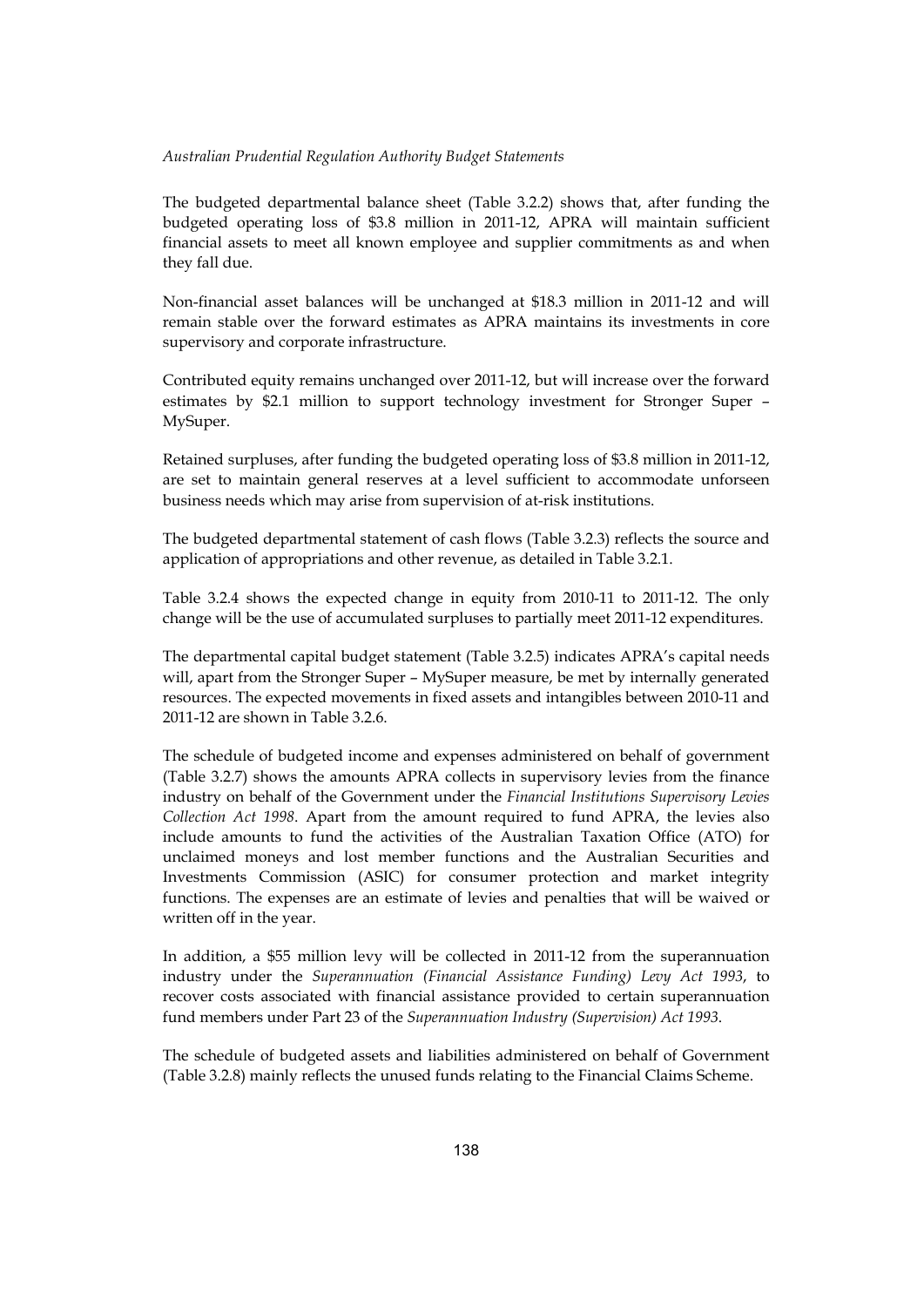As indicated in the schedule of budgeted administered cash flows (Table 3.2.9), the cash collected is swept daily from the APRA account to the Official Public Account (OPA), from which APRA, in turn, draws down the amounts appropriated to it by the Parliament (as per Table 3.2.1). The residual is retained in the OPA to meet Treasurer's Determinations for the ATO and ASIC and recoupment of financial assistance made to the superannuation industry.

## **3.2.3 Budgeted financial statements tables**

|                                | Table 3.2.1: Budgeted departmental comprehensive income statement |
|--------------------------------|-------------------------------------------------------------------|
| (for the period ended 30 June) |                                                                   |

| Estimated | <b>Budget</b> | Forward  | Forward  | Forward  |
|-----------|---------------|----------|----------|----------|
| actual    | estimate      | estimate | estimate | estimate |
| 2010-11   | 2011-12       | 2012-13  | 2013-14  | 2014-15  |
| \$'000    | \$'000        | \$'000   | \$'000   | \$'000   |
|           |               |          |          |          |
| 80,690    | 84,072        | 74,731   | 74,051   | 73,431   |
| 30,747    | 30,371        | 30,693   | 30,440   | 30,635   |
| 4,386     | 5,169         | 5,288    | 5,770    | 6,043    |
| 115,823   | 119,612       | 110,712  | 110,261  | 110,109  |
|           |               |          |          |          |
|           |               |          |          |          |
|           |               |          |          |          |
|           |               |          |          |          |
| 3,912     | 3,612         | 4,160    | 4,160    | 4,160    |
| 952       | 967           | 1,050    | 1,050    | 1,050    |
| 4,864     | 4,579         | 5,210    | 5,210    | 5,210    |
| 4,864     | 4,579         | 5,210    | 5,210    | 5,210    |
|           |               |          |          |          |
| 110,959   | 115,033       | 105,502  | 105,051  | 104,899  |
| 102,512   | 111,210       | 105,502  | 105,051  | 104,899  |
|           |               |          |          |          |
| (8, 447)  | (3,823)       |          |          |          |
|           |               |          |          |          |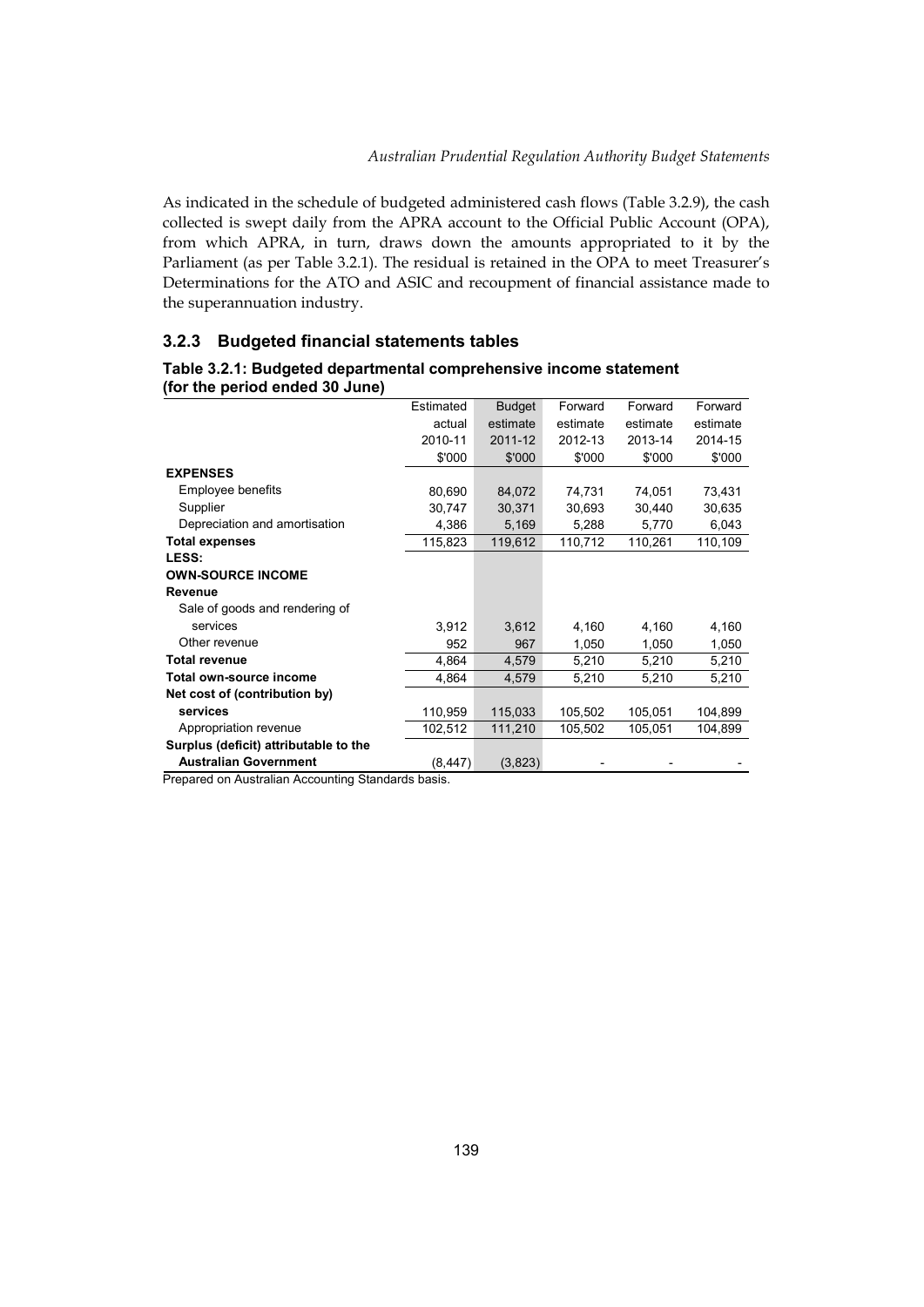#### **Table 3.2.2: Budgeted departmental balance sheet (as at 30 June)**

|                                     | Actual   | <b>Budget</b> | Forward  | Forward  | Forward  |
|-------------------------------------|----------|---------------|----------|----------|----------|
|                                     | estimate | estimate      | estimate | estimate | estimate |
|                                     | 2010-11  | 2011-12       | 2012-13  | 2013-14  | 2014-15  |
|                                     | \$'000   | \$'000        | \$'000   | \$'000   | \$'000   |
| <b>ASSETS</b>                       |          |               |          |          |          |
| <b>Financial assets</b>             |          |               |          |          |          |
| Cash                                | 43,545   | 42,903        | 44,451   | 45,200   | 45,192   |
| Receivables                         | 4,672    | 4,672         | 2,492    | 2,492    | 2,492    |
| <b>Total financial assets</b>       | 48,217   | 47,575        | 46,943   | 47,692   | 47,684   |
| <b>Non-financial assets</b>         |          |               |          |          |          |
| Infrastructure, plant and equipment | 4,307    | 3,290         | 2,828    | 2,860    | 2,202    |
| Intangibles                         | 10,795   | 11,643        | 12,170   | 11,924   | 12,698   |
| Other                               | 3,218    | 3,387         | 3,421    | 3,421    | 3,421    |
| <b>Total non-financial assets</b>   | 18,320   | 18,320        | 18,419   | 18,205   | 18,321   |
| <b>Total assets</b>                 | 66,537   | 65,895        | 65,362   | 65,897   | 66,005   |
| <b>LIABILITIES</b>                  |          |               |          |          |          |
| <b>Provisions</b>                   |          |               |          |          |          |
| Employees                           | 28,997   | 32,035        | 29,740   | 29,740   | 29,740   |
| Other                               | 2,318    | 2,418         | 2,460    | 2,460    | 2,460    |
| <b>Total provisions</b>             | 31,315   | 34,453        | 32,200   | 32,200   | 32,200   |
| <b>Payables</b>                     |          |               |          |          |          |
| <b>Suppliers</b>                    | 4,072    | 4,115         | 4,222    | 4,222    | 4,222    |
| <b>Total payables</b>               | 4,072    | 4,115         | 4,222    | 4,222    | 4,222    |
| <b>Total liabilities</b>            | 35,387   | 38,568        | 36,422   | 36,422   | 36,422   |
| <b>Net assets</b>                   | 31,150   | 27,327        | 28,940   | 29,475   | 29,583   |
| <b>EQUITY</b>                       |          |               |          |          |          |
| Contributed equity                  | 7,469    | 7,469         | 9,082    | 9,617    | 9,725    |
| Reserves                            | 9,809    | 9,809         | 9,809    | 9,809    | 9,809    |
| Retained surpluses or               |          |               |          |          |          |
| accumulated deficits                | 13,872   | 10,049        | 10,049   | 10,049   | 10,049   |
| <b>Total equity</b>                 | 31,150   | 27,327        | 28,940   | 29,475   | 29,583   |
| <b>Current assets</b>               | 51,435   | 50,962        | 50,364   | 51,113   | 51,105   |
| <b>Non-current assets</b>           | 15,102   | 14,933        | 14,998   | 14,784   | 14,900   |
| <b>Current liabilities</b>          | 27,558   | 29,955        | 28,372   | 28,372   | 28,372   |
| <b>Non-current liabilities</b>      | 7,829    | 8,613         | 8,050    | 8,050    | 8,050    |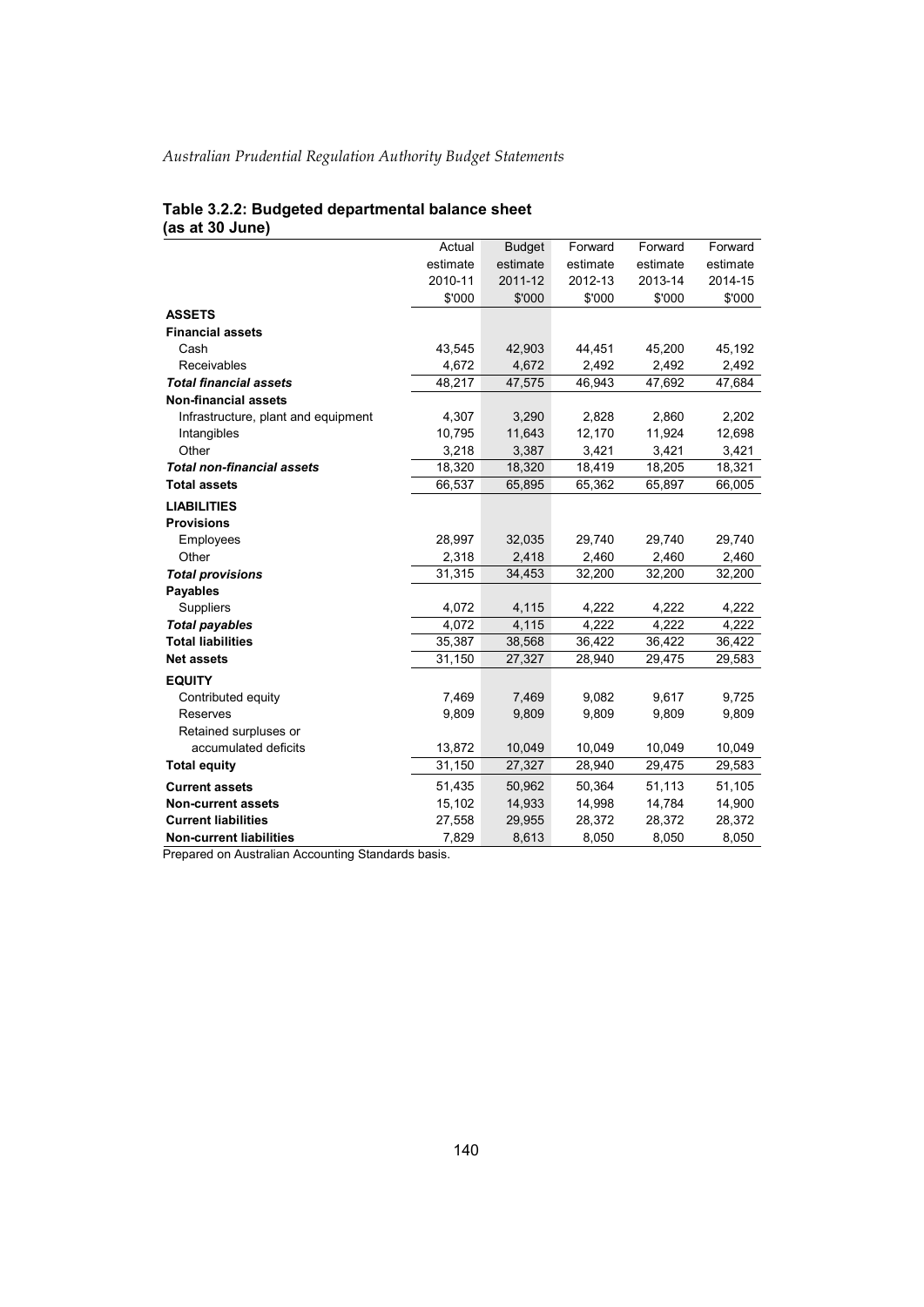| estimate<br>estimate<br>estimate<br>estimate<br>estimate<br>2010-11<br>2011-12<br>2012-13<br>2013-14<br>2014-15<br>\$'000<br>\$'000<br>\$'000<br>\$'000<br>\$'000<br><b>OPERATING ACTIVITIES</b><br>Cash received<br>Goods and services<br>3,912<br>3,612<br>4,160<br>4,160<br>4,160<br>102,512<br>111,210<br>105.502<br>Appropriations<br>105,051<br>104,899<br>952<br>967<br>1,050<br>Other<br>1,050<br>1,050<br>107,376<br><b>Total cash received</b><br>115,789<br>110,712<br>110,261<br>110,109<br><b>Cash used</b><br>76,819<br>81,034<br>74,731<br>73,431<br>Employees<br>74,051<br>Suppliers<br>33,045<br>30,397<br>30,693<br>30,440<br>30,635<br><b>Total cash used</b><br>111,431<br>105,424<br>104,491<br>104,066<br>109,864<br>Net cash from or (used by)<br>operating activities<br>(2, 488)<br>4,358<br>5,288<br>6,043<br>5,770<br><b>INVESTING ACTIVITIES</b><br><b>Cash used</b><br>Purchase of property, plant<br>and equipment/intangibles<br>5,000<br>5,353<br>4,957<br>5,556<br>6,159<br><b>Total cash used</b><br>4,957<br>5,000<br>5,353<br>5,556<br>6,159<br>Net cash from or (used by)<br>investing activities<br>(4, 957)<br>(5,000)<br>(5, 353)<br>(5, 556)<br>(6, 159)<br><b>FINANCING ACTIVITIES</b><br><b>Cash received</b><br>1,457<br>1,613<br>535<br>108<br>Appropriations - contributed equity<br><b>Total cash received</b><br>1,457<br>535<br>1,613<br>108<br>$\overline{\phantom{0}}$<br>Net cash from or (used by)<br>financing activities<br>1,457<br>1,613<br>535<br>108<br>$\overline{\phantom{a}}$<br>Net increase (or decrease)<br>in cash held<br>(5,988)<br>(642)<br>1,548<br>749<br>(8)<br>Cash at the beginning of<br>the reporting period<br>49,533<br>43,545<br>45,200<br>42,903<br>44,451<br>Cash at the end of the<br>reporting period<br>43,545<br>42,903<br>44,451<br>45,200<br>45,192 | Actual | <b>Budget</b> | Forward | Forward | Forward |
|--------------------------------------------------------------------------------------------------------------------------------------------------------------------------------------------------------------------------------------------------------------------------------------------------------------------------------------------------------------------------------------------------------------------------------------------------------------------------------------------------------------------------------------------------------------------------------------------------------------------------------------------------------------------------------------------------------------------------------------------------------------------------------------------------------------------------------------------------------------------------------------------------------------------------------------------------------------------------------------------------------------------------------------------------------------------------------------------------------------------------------------------------------------------------------------------------------------------------------------------------------------------------------------------------------------------------------------------------------------------------------------------------------------------------------------------------------------------------------------------------------------------------------------------------------------------------------------------------------------------------------------------------------------------------------------------------------------------------------------------------------------------------------------------------------------------------------------------|--------|---------------|---------|---------|---------|
|                                                                                                                                                                                                                                                                                                                                                                                                                                                                                                                                                                                                                                                                                                                                                                                                                                                                                                                                                                                                                                                                                                                                                                                                                                                                                                                                                                                                                                                                                                                                                                                                                                                                                                                                                                                                                                            |        |               |         |         |         |
|                                                                                                                                                                                                                                                                                                                                                                                                                                                                                                                                                                                                                                                                                                                                                                                                                                                                                                                                                                                                                                                                                                                                                                                                                                                                                                                                                                                                                                                                                                                                                                                                                                                                                                                                                                                                                                            |        |               |         |         |         |
|                                                                                                                                                                                                                                                                                                                                                                                                                                                                                                                                                                                                                                                                                                                                                                                                                                                                                                                                                                                                                                                                                                                                                                                                                                                                                                                                                                                                                                                                                                                                                                                                                                                                                                                                                                                                                                            |        |               |         |         |         |
|                                                                                                                                                                                                                                                                                                                                                                                                                                                                                                                                                                                                                                                                                                                                                                                                                                                                                                                                                                                                                                                                                                                                                                                                                                                                                                                                                                                                                                                                                                                                                                                                                                                                                                                                                                                                                                            |        |               |         |         |         |
|                                                                                                                                                                                                                                                                                                                                                                                                                                                                                                                                                                                                                                                                                                                                                                                                                                                                                                                                                                                                                                                                                                                                                                                                                                                                                                                                                                                                                                                                                                                                                                                                                                                                                                                                                                                                                                            |        |               |         |         |         |
|                                                                                                                                                                                                                                                                                                                                                                                                                                                                                                                                                                                                                                                                                                                                                                                                                                                                                                                                                                                                                                                                                                                                                                                                                                                                                                                                                                                                                                                                                                                                                                                                                                                                                                                                                                                                                                            |        |               |         |         |         |
|                                                                                                                                                                                                                                                                                                                                                                                                                                                                                                                                                                                                                                                                                                                                                                                                                                                                                                                                                                                                                                                                                                                                                                                                                                                                                                                                                                                                                                                                                                                                                                                                                                                                                                                                                                                                                                            |        |               |         |         |         |
|                                                                                                                                                                                                                                                                                                                                                                                                                                                                                                                                                                                                                                                                                                                                                                                                                                                                                                                                                                                                                                                                                                                                                                                                                                                                                                                                                                                                                                                                                                                                                                                                                                                                                                                                                                                                                                            |        |               |         |         |         |
|                                                                                                                                                                                                                                                                                                                                                                                                                                                                                                                                                                                                                                                                                                                                                                                                                                                                                                                                                                                                                                                                                                                                                                                                                                                                                                                                                                                                                                                                                                                                                                                                                                                                                                                                                                                                                                            |        |               |         |         |         |
|                                                                                                                                                                                                                                                                                                                                                                                                                                                                                                                                                                                                                                                                                                                                                                                                                                                                                                                                                                                                                                                                                                                                                                                                                                                                                                                                                                                                                                                                                                                                                                                                                                                                                                                                                                                                                                            |        |               |         |         |         |
|                                                                                                                                                                                                                                                                                                                                                                                                                                                                                                                                                                                                                                                                                                                                                                                                                                                                                                                                                                                                                                                                                                                                                                                                                                                                                                                                                                                                                                                                                                                                                                                                                                                                                                                                                                                                                                            |        |               |         |         |         |
|                                                                                                                                                                                                                                                                                                                                                                                                                                                                                                                                                                                                                                                                                                                                                                                                                                                                                                                                                                                                                                                                                                                                                                                                                                                                                                                                                                                                                                                                                                                                                                                                                                                                                                                                                                                                                                            |        |               |         |         |         |
|                                                                                                                                                                                                                                                                                                                                                                                                                                                                                                                                                                                                                                                                                                                                                                                                                                                                                                                                                                                                                                                                                                                                                                                                                                                                                                                                                                                                                                                                                                                                                                                                                                                                                                                                                                                                                                            |        |               |         |         |         |
|                                                                                                                                                                                                                                                                                                                                                                                                                                                                                                                                                                                                                                                                                                                                                                                                                                                                                                                                                                                                                                                                                                                                                                                                                                                                                                                                                                                                                                                                                                                                                                                                                                                                                                                                                                                                                                            |        |               |         |         |         |
|                                                                                                                                                                                                                                                                                                                                                                                                                                                                                                                                                                                                                                                                                                                                                                                                                                                                                                                                                                                                                                                                                                                                                                                                                                                                                                                                                                                                                                                                                                                                                                                                                                                                                                                                                                                                                                            |        |               |         |         |         |
|                                                                                                                                                                                                                                                                                                                                                                                                                                                                                                                                                                                                                                                                                                                                                                                                                                                                                                                                                                                                                                                                                                                                                                                                                                                                                                                                                                                                                                                                                                                                                                                                                                                                                                                                                                                                                                            |        |               |         |         |         |
|                                                                                                                                                                                                                                                                                                                                                                                                                                                                                                                                                                                                                                                                                                                                                                                                                                                                                                                                                                                                                                                                                                                                                                                                                                                                                                                                                                                                                                                                                                                                                                                                                                                                                                                                                                                                                                            |        |               |         |         |         |
|                                                                                                                                                                                                                                                                                                                                                                                                                                                                                                                                                                                                                                                                                                                                                                                                                                                                                                                                                                                                                                                                                                                                                                                                                                                                                                                                                                                                                                                                                                                                                                                                                                                                                                                                                                                                                                            |        |               |         |         |         |
|                                                                                                                                                                                                                                                                                                                                                                                                                                                                                                                                                                                                                                                                                                                                                                                                                                                                                                                                                                                                                                                                                                                                                                                                                                                                                                                                                                                                                                                                                                                                                                                                                                                                                                                                                                                                                                            |        |               |         |         |         |
|                                                                                                                                                                                                                                                                                                                                                                                                                                                                                                                                                                                                                                                                                                                                                                                                                                                                                                                                                                                                                                                                                                                                                                                                                                                                                                                                                                                                                                                                                                                                                                                                                                                                                                                                                                                                                                            |        |               |         |         |         |
|                                                                                                                                                                                                                                                                                                                                                                                                                                                                                                                                                                                                                                                                                                                                                                                                                                                                                                                                                                                                                                                                                                                                                                                                                                                                                                                                                                                                                                                                                                                                                                                                                                                                                                                                                                                                                                            |        |               |         |         |         |
|                                                                                                                                                                                                                                                                                                                                                                                                                                                                                                                                                                                                                                                                                                                                                                                                                                                                                                                                                                                                                                                                                                                                                                                                                                                                                                                                                                                                                                                                                                                                                                                                                                                                                                                                                                                                                                            |        |               |         |         |         |
|                                                                                                                                                                                                                                                                                                                                                                                                                                                                                                                                                                                                                                                                                                                                                                                                                                                                                                                                                                                                                                                                                                                                                                                                                                                                                                                                                                                                                                                                                                                                                                                                                                                                                                                                                                                                                                            |        |               |         |         |         |
|                                                                                                                                                                                                                                                                                                                                                                                                                                                                                                                                                                                                                                                                                                                                                                                                                                                                                                                                                                                                                                                                                                                                                                                                                                                                                                                                                                                                                                                                                                                                                                                                                                                                                                                                                                                                                                            |        |               |         |         |         |
|                                                                                                                                                                                                                                                                                                                                                                                                                                                                                                                                                                                                                                                                                                                                                                                                                                                                                                                                                                                                                                                                                                                                                                                                                                                                                                                                                                                                                                                                                                                                                                                                                                                                                                                                                                                                                                            |        |               |         |         |         |
|                                                                                                                                                                                                                                                                                                                                                                                                                                                                                                                                                                                                                                                                                                                                                                                                                                                                                                                                                                                                                                                                                                                                                                                                                                                                                                                                                                                                                                                                                                                                                                                                                                                                                                                                                                                                                                            |        |               |         |         |         |
|                                                                                                                                                                                                                                                                                                                                                                                                                                                                                                                                                                                                                                                                                                                                                                                                                                                                                                                                                                                                                                                                                                                                                                                                                                                                                                                                                                                                                                                                                                                                                                                                                                                                                                                                                                                                                                            |        |               |         |         |         |
|                                                                                                                                                                                                                                                                                                                                                                                                                                                                                                                                                                                                                                                                                                                                                                                                                                                                                                                                                                                                                                                                                                                                                                                                                                                                                                                                                                                                                                                                                                                                                                                                                                                                                                                                                                                                                                            |        |               |         |         |         |
|                                                                                                                                                                                                                                                                                                                                                                                                                                                                                                                                                                                                                                                                                                                                                                                                                                                                                                                                                                                                                                                                                                                                                                                                                                                                                                                                                                                                                                                                                                                                                                                                                                                                                                                                                                                                                                            |        |               |         |         |         |
|                                                                                                                                                                                                                                                                                                                                                                                                                                                                                                                                                                                                                                                                                                                                                                                                                                                                                                                                                                                                                                                                                                                                                                                                                                                                                                                                                                                                                                                                                                                                                                                                                                                                                                                                                                                                                                            |        |               |         |         |         |
|                                                                                                                                                                                                                                                                                                                                                                                                                                                                                                                                                                                                                                                                                                                                                                                                                                                                                                                                                                                                                                                                                                                                                                                                                                                                                                                                                                                                                                                                                                                                                                                                                                                                                                                                                                                                                                            |        |               |         |         |         |
|                                                                                                                                                                                                                                                                                                                                                                                                                                                                                                                                                                                                                                                                                                                                                                                                                                                                                                                                                                                                                                                                                                                                                                                                                                                                                                                                                                                                                                                                                                                                                                                                                                                                                                                                                                                                                                            |        |               |         |         |         |
|                                                                                                                                                                                                                                                                                                                                                                                                                                                                                                                                                                                                                                                                                                                                                                                                                                                                                                                                                                                                                                                                                                                                                                                                                                                                                                                                                                                                                                                                                                                                                                                                                                                                                                                                                                                                                                            |        |               |         |         |         |
|                                                                                                                                                                                                                                                                                                                                                                                                                                                                                                                                                                                                                                                                                                                                                                                                                                                                                                                                                                                                                                                                                                                                                                                                                                                                                                                                                                                                                                                                                                                                                                                                                                                                                                                                                                                                                                            |        |               |         |         |         |

# **Table 3.2.3: Budgeted departmental statement of cash flows (for the period ended 30 June)**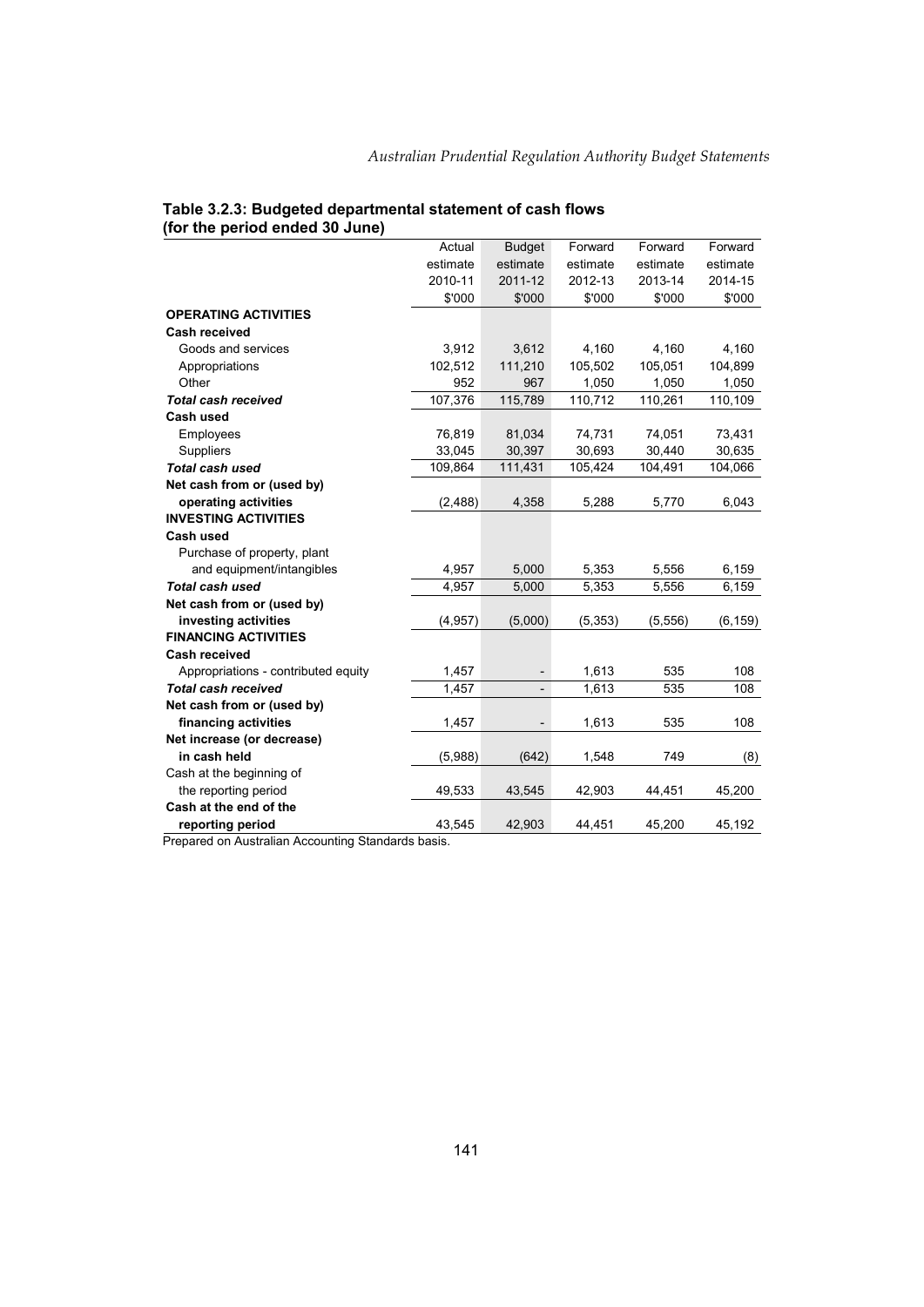|                                                   | Retained  | Asset       | Other    | Contributed | Total   |
|---------------------------------------------------|-----------|-------------|----------|-------------|---------|
|                                                   |           |             |          |             |         |
|                                                   | surpluses | revaluation | reserves | equity/     | equity  |
|                                                   |           | reserve     |          | capital     |         |
|                                                   | \$'000    | \$'000      | \$'000   | \$'000      | \$'000  |
| Opening balance as at 1 July 2011                 |           |             |          |             |         |
| Balance carried forward from                      |           |             |          |             |         |
| previous period                                   | 13.872    | 3,809       | 6.000    | 7.469       | 31,150  |
| Adjusted opening balance                          | 13.872    | 3.809       | 6.000    | 7.469       | 31.150  |
| <b>Comprehensive income</b>                       |           |             |          |             |         |
| Surplus (deficit) for the period                  | (3,823)   |             |          |             | (3,823) |
| <b>Total comprehensive income</b>                 |           |             |          |             |         |
| recognised directly in equity                     | (3,823)   |             |          |             | (3,823) |
| <b>Estimated closing balance</b>                  |           |             |          |             |         |
| as at 30 June 2012                                | 10.049    | 3.809       | 6.000    | 7.469       | 27,327  |
| Drapared on Australian Assounting Ctanderda boois |           |             |          |             |         |

#### **Table 3.2.4: Departmental statement of changes in equity — summary of movement (budget year 2011-12)**

Prepared on Australian Accounting Standards basis.

#### **Table 3.2.5: Departmental capital budget (DCB) statement**

|                                         | Estimated | <b>Budget</b> | Forward  | Forward  | Forward  |
|-----------------------------------------|-----------|---------------|----------|----------|----------|
|                                         | actual    | estimate      | estimate | estimate | estimate |
|                                         | 2010-11   | 2011-12       | 2012-13  | 2013-14  | 2014-15  |
|                                         | \$'000    | \$'000        | \$'000   | \$'000   | \$'000   |
| <b>CAPITAL APPROPRIATIONS</b>           |           |               |          |          |          |
| Total equity injections                 | 1,457     |               | 1,613    | 535      | 108      |
| <b>Total capital appropriations</b>     | 1,457     |               | 1,613    | 535      | 108      |
| <b>Represented by:</b>                  |           |               |          |          |          |
| Purchase of non-financial assets        | 1,457     |               | 1,613    | 535      | 108      |
| Total represented by:                   | 1,457     |               | 1,613    | 535      | 108      |
| <b>PURCHASE OF NON-FINANCIAL ASSETS</b> |           |               |          |          |          |
| Funded by capital appropriations        | 1,457     |               | 1,613    | 535      | 108      |
| Funded internally from departmental     |           |               |          |          |          |
| resources                               | 3,500     | 5,000         | 3,740    | 5,021    | 6,051    |
| <b>TOTAL</b>                            | 4,957     | 5,000         | 5,353    | 5,556    | 6,159    |
| <b>RECONCILIATION OF CASH</b>           |           |               |          |          |          |
| <b>USED TO ACQUIRE ASSETS</b>           |           |               |          |          |          |
| TO ASSET MOVEMENT TABLE                 |           |               |          |          |          |
| Total purchases                         | 4,957     | 5,000         | 5,353    | 5,556    | 6,159    |
| Total cash used to                      |           |               |          |          |          |
| acquire assets                          | 4,957     | 5,000         | 5,353    | 5,556    | 6,159    |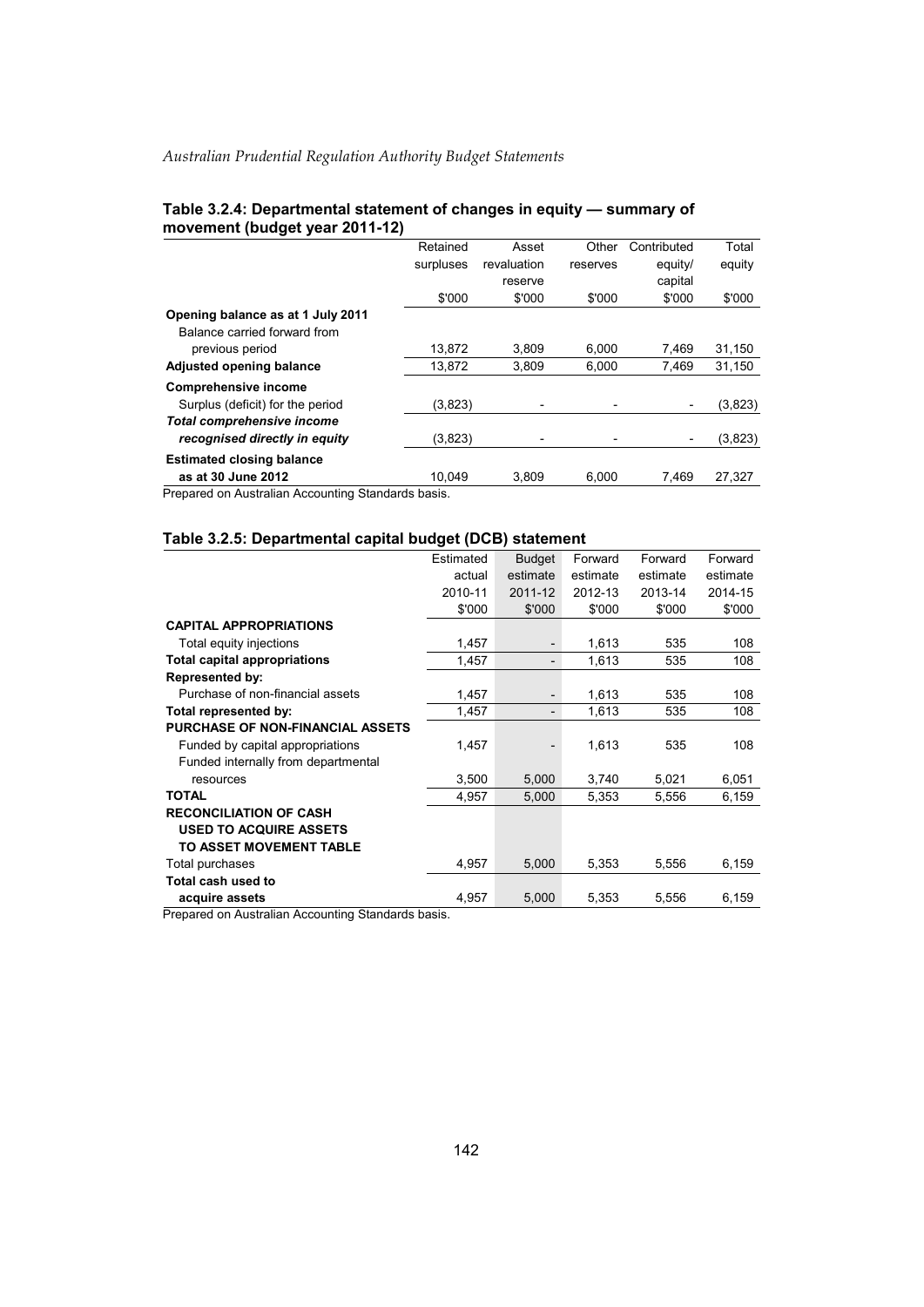|                                       | Other,          | Intangibles | Total  |
|---------------------------------------|-----------------|-------------|--------|
|                                       | infrastructure, |             |        |
|                                       | plant &         |             |        |
|                                       | equipment       |             |        |
|                                       | \$'000          | \$'000      | \$'000 |
| As at 1 July 2011                     |                 |             |        |
| Gross book value                      | 12,972          | 23,081      | 36,053 |
| Accumulated depreciation/amortisation |                 |             |        |
| and impairment                        | 8,665           | 12,286      | 20,951 |
| Opening net book balance              | 4,307           | 10,795      | 15,102 |
| <b>Capital asset additions</b>        |                 |             |        |
| By purchase - other                   | 2,384           | 2,616       | 5,000  |
| <b>Total additions</b>                | 2,384           | 2,616       | 5,000  |
| <b>Other movements</b>                |                 |             |        |
| Depreciation/amortisation expense     | 3,401           | 1,768       | 5,169  |
| <b>Total other movements</b>          | 3,401           | 1,768       | 5,169  |
| As at 30 June 2012                    |                 |             |        |
| Gross book value                      | 15,356          | 25,697      | 41,053 |
| Accumulated depreciation/amortisation |                 |             |        |
| and impairment                        | 12,066          | 14,054      | 26,120 |
| <b>Closing net book balance</b>       | 3,290           | 11,643      | 14,933 |

## **Table 3.2.6: Statement of asset movements — departmental**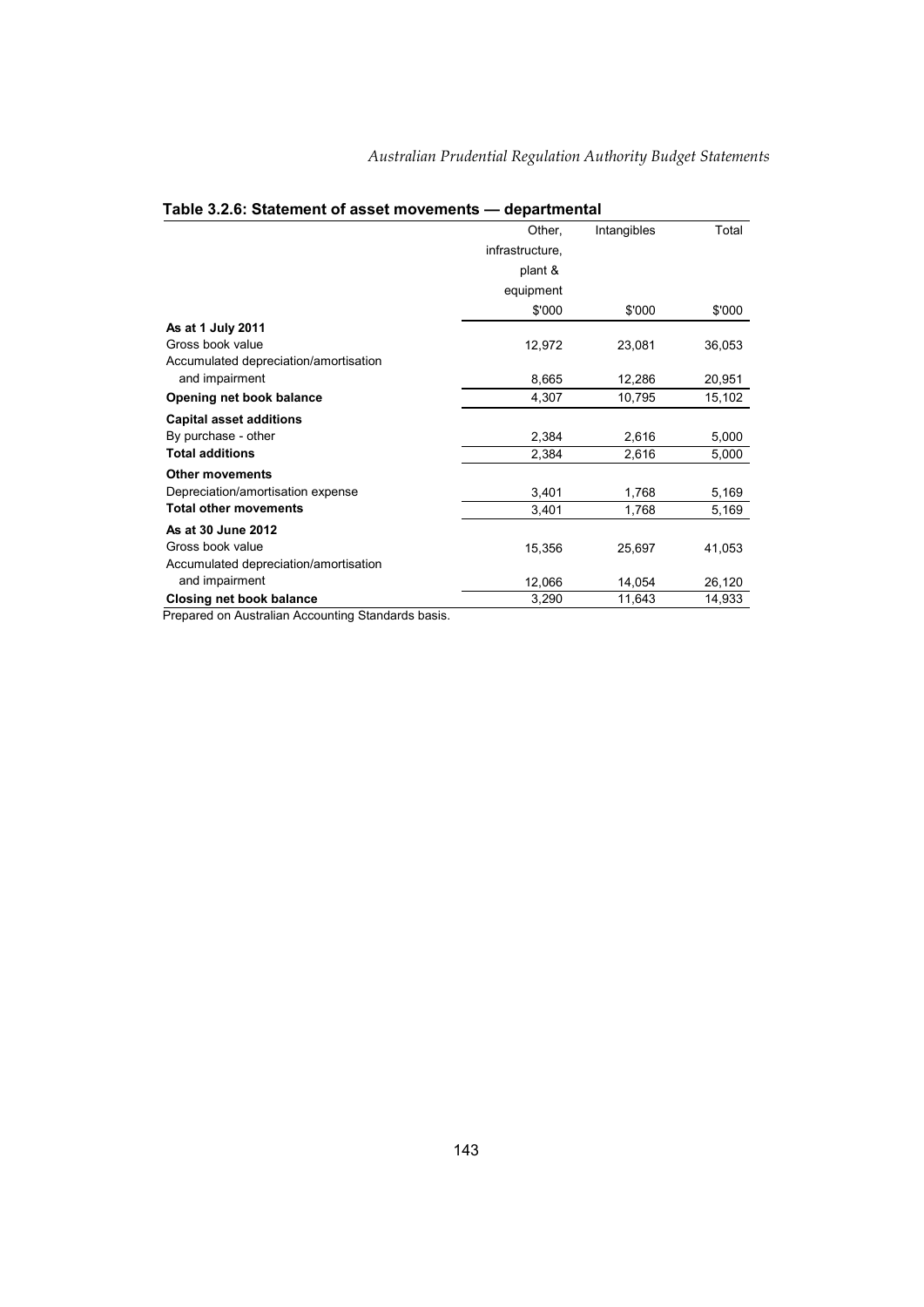| Table 3.2.7: Schedule of budgeted income and expenses administered on behalf |  |
|------------------------------------------------------------------------------|--|
| of government (for the period ended 30 June)                                 |  |

|                                             | Actual   | <b>Budget</b> | Forward  | Forward  | Forward  |
|---------------------------------------------|----------|---------------|----------|----------|----------|
|                                             | estimate | estimate      | estimate | estimate | estimate |
|                                             | 2010-11  | 2011-12       | 2012-13  | 2013-14  | 2014-15  |
|                                             | \$'000   | \$'000        | \$'000   | \$'000   | \$'000   |
| <b>INCOME ADMINISTERED ON</b>               |          |               |          |          |          |
| <b>BEHALF OF GOVERNMENT</b>                 |          |               |          |          |          |
| Revenue                                     |          |               |          |          |          |
| Non-taxation                                |          |               |          |          |          |
| Other sources of non-taxation               |          |               |          |          |          |
| <b>Financial Institutions Supervisory</b>   |          |               |          |          |          |
| <b>Levies Collection Act 1998</b>           | 116,247  | 125,093       | 128,728  | 129,072  | 129,425  |
| <b>Superannuation (Financial Assistance</b> |          |               |          |          |          |
| Assistance Funding) Levy Act 1993           |          | 55,000        |          |          |          |
| <b>Total non-taxation</b>                   | 116,247  | 180,093       | 128,728  | 129,072  | 129,425  |
| Total income administered                   |          |               |          |          |          |
| on behalf of government                     | 116,247  | 180,093       | 128,728  | 129,072  | 129,425  |
| <b>EXPENSES ADMINISTERED ON</b>             |          |               |          |          |          |
| <b>BEHALF OF GOVERNMENT</b>                 |          |               |          |          |          |
| Waivers and write-offs                      | 616      |               |          |          |          |
| <b>Total expenses administered</b>          |          |               |          |          |          |
| on behalf of government                     | 616      |               |          |          |          |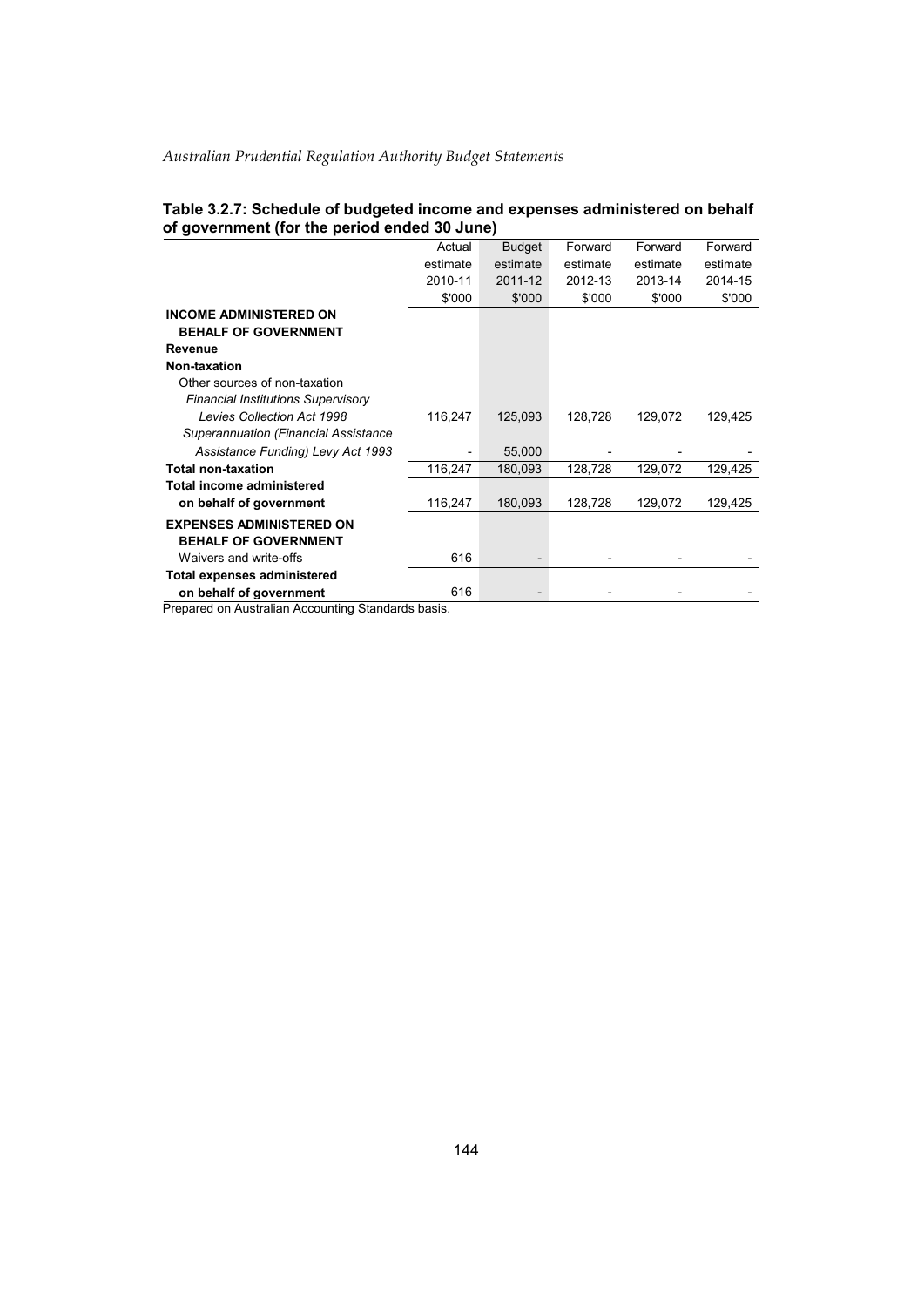|                                  | Actual   | <b>Budget</b> | Forward  | Forward  | Forward  |
|----------------------------------|----------|---------------|----------|----------|----------|
|                                  | estimate | estimate      | estimate | estimate | estimate |
|                                  | 2010-11  | 2011-12       | 2012-13  | 2013-14  | 2014-15  |
|                                  | \$'000   | \$'000        | \$'000   | \$'000   | \$'000   |
| <b>ASSETS ADMINISTERED ON</b>    |          |               |          |          |          |
| <b>BEHALF OF GOVERNMENT</b>      |          |               |          |          |          |
| <b>Financial assets</b>          |          |               |          |          |          |
| Cash - Financial Claims Scheme   |          |               |          |          |          |
| special account                  | 1.459    | 759           | 759      | 759      | 759      |
| Receivables                      | 38       | 38            | 38       | 38       | 38       |
| <b>Total financial assets</b>    | 1.497    | 797           | 797      | 797      | 797      |
| <b>Total assets administered</b> |          |               |          |          |          |
| on behalf of government          | 1.497    | 797           | 797      | 797      | 797      |

#### **Table 3.2.8: Schedule of budgeted assets and liabilities administered on behalf of government (as at 30 June)**

Prepared on Australian Accounting Standards basis.

#### **Table 3.2.9: Schedule of budgeted administered cash flows (for the period ended 30 June)**

|                                       | Actual   | <b>Budget</b> | Forward  | Forward  | Forward  |
|---------------------------------------|----------|---------------|----------|----------|----------|
|                                       | estimate | estimate      | estimate | estimate | estimate |
|                                       | 2010-11  | 2011-12       | 2012-13  | 2013-14  | 2014-15  |
|                                       | \$'000   | \$'000        | \$'000   | \$'000   | \$'000   |
| <b>OPERATING ACTIVITIES</b>           |          |               |          |          |          |
| Cash or equivalents received          |          |               |          |          |          |
| Transfer from Official Public Account | 616      |               |          |          |          |
| Administered revenue                  | 116,247  | 180.093       | 128.728  | 129,072  | 129,425  |
| Total cash or equivalents received    | 116,863  | 180,093       | 128.728  | 129,072  | 129,425  |
| Cash or equivalents used              |          |               |          |          |          |
| Cash to Official Public Account       | 116,247  | 180,093       | 128,728  | 129,072  | 129,425  |
| Administered expenses                 | 616      |               |          |          |          |
| Total cash or equivalents used        | 116,863  | 180,093       | 128,728  | 129,072  | 129,425  |
| Net cash or equivalents from or       |          |               |          |          |          |
| (used by) operating activities        |          |               |          |          |          |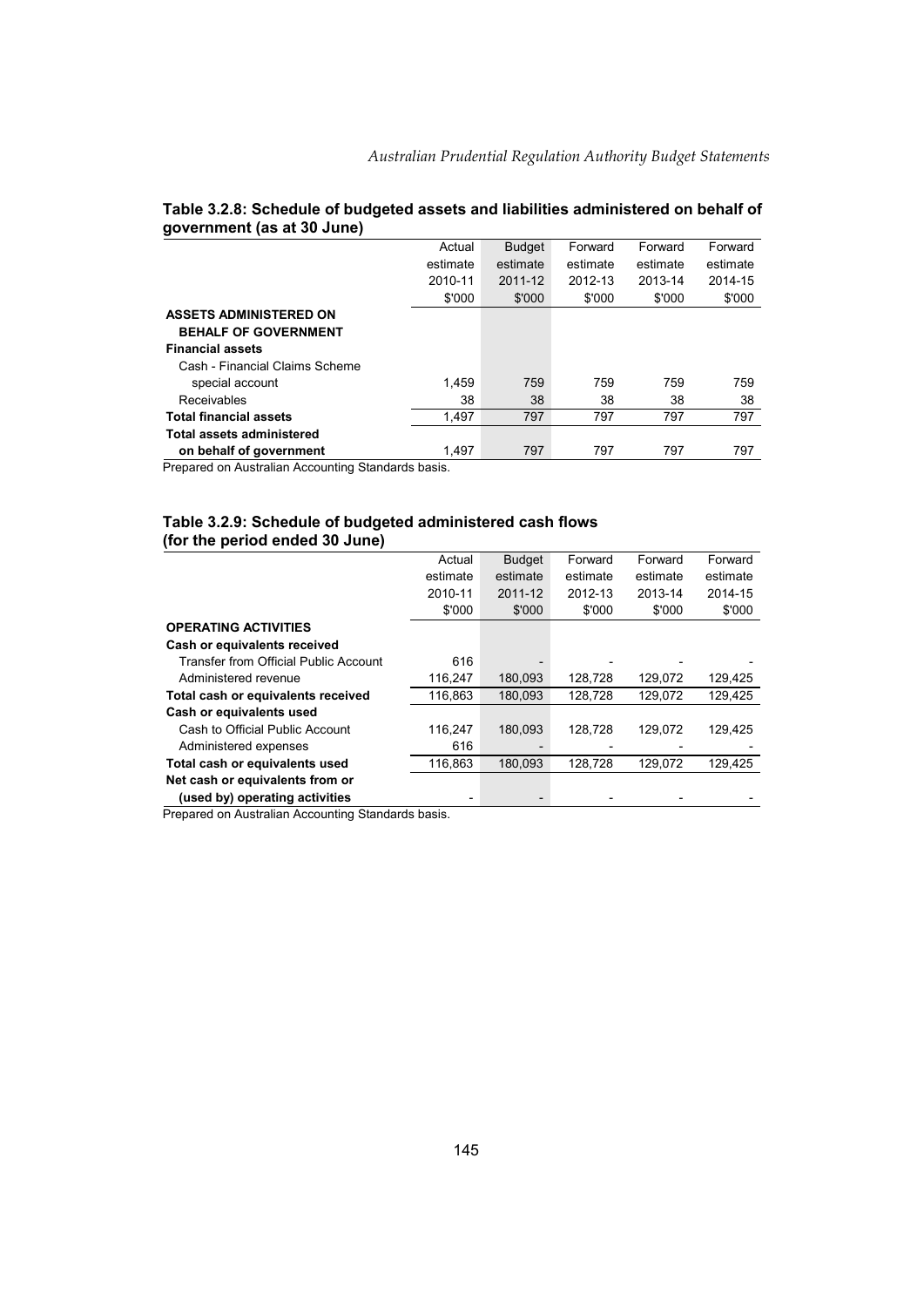## **3.2.4 Notes to the financial statements**

#### **Basis of accounting**

The financial statements have been prepared on an accrual basis in accordance with historical cost convention.

#### **Budgeted departmental statement of financial performance**

#### **Revenues from Government**

 APRA is funded by appropriation to its special account for levies and late payment penalties collected under the *Financial Institutions Supervisory Levies Collection Act 1998*. The revenue reported by APRA is net of the levies retained in the Official Public Account to fund ASIC for consumer protection and market integrity functions, and the ATO for unclaimed moneys and lost member functions.

#### **Other revenue**

Revenue from rendering of specific services is recognised by reference to the stage of completion of contracts or other agreements. Revenue from licence fees is recognised on receipt of the application and licence fee.

#### **Depreciation and amortisation**

APRA's depreciation expense remains in balance with the capital program aimed at maintaining APRA's processes and infrastructure to an appropriate standard.

## **Budgeted departmental statement of financial position**

#### **Financial assets**

Receivables include levies invoiced but still outstanding at the financial year-end and accrued revenues, being fees prorated over the periods to which they relate.

All accounts receivable are recorded at their estimated recoverable amount.

#### **Non-financial assets**

Non-financial assets include leasehold improvements, furniture and fittings, computer hardware and office equipment. All of the foregoing assets are shown at fair value. Intangible assets comprise capitalised software, including works in progress and are shown at cost. APRA does not own any land or buildings.

Other non-financial assets include prepayments.

## **Provisions and payables**

Provisions and payables represent liabilities for miscellaneous accruals and employee benefits, including accrued salary and leave entitlements, provisions for making good leased premises and payments to trade creditors.